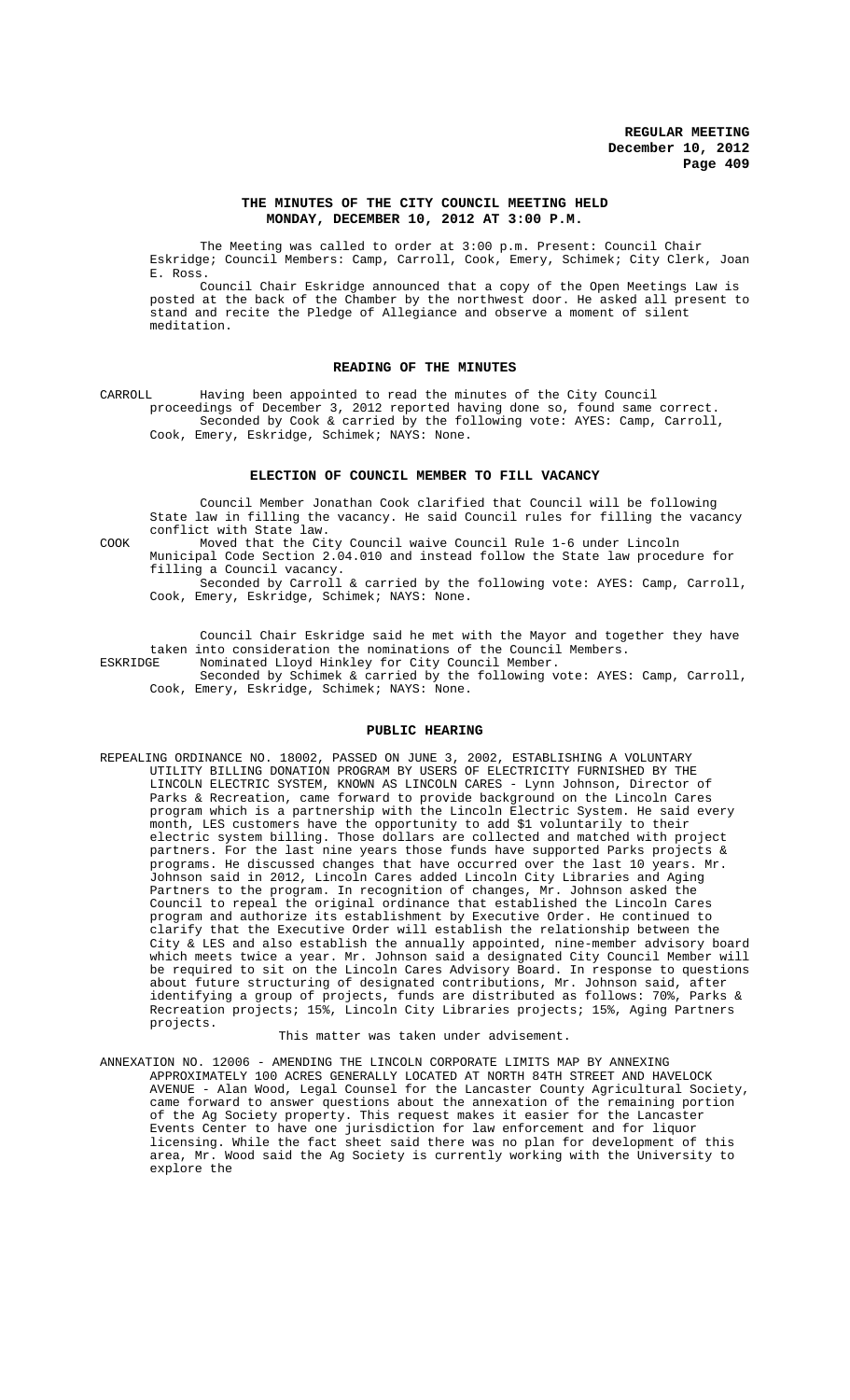> possibility of constructing an equine science facility. If developed, it will be sewered into the trunk line constructed across the eastern portion of the Ag Society property. Water will come to the new facility from the existing Events Center.

> Council Member Camp questioned whether there will be any additional costs to the City in relation to the annexation and the University project. Mr. Wood said costs would be developed into the University project -- estimated at \$5 to \$6 million -- including connection to the sewer trunk line. He did not believe there would be any City costs devolved from this annexation project. The rest of the land is pasture in a flood plain or flood way and is not developable. Mr. Wood said, in response to a question about tax revenue, the Ag Society and University are tax exempt and the property is not included on the tax rolls. He said if the 15-acre commercial corner project ever gets off the ground, it will be removed from tax-exempt status and will go on the tax rolls. This matter was taken under advisement.

- CHANGE OF ZONE NO. 04075D APPLICATION OF VILLAGE GARDENS DEVELOPMENT COMPANY, LLC, TO AMEND THE VILLAGE GARDENS PLANNED UNIT DEVELOPMENT TO EXPAND THE AREA BY APPROXIMATELY TWO ACRES; FOR A CHANGE OF ZONE FROM AG AGRICULTURE DISTRICT TO R-3 RESIDENTIAL DISTRICT PUD ON A PORTION OF OUTLOT F, VILLAGE MEADOWS 3RD ADDITION; FOR A PLANNED UNIT DEVELOPMENT DISTRICT DESIGNATION OF SAID PROPERTY; AND FOR A DEVELOPMENT PLAN WITH MODIFICATIONS TO THE ZONING ORDINANCE AND LAND SUBDIVISION ORDINANCE TO ALLOW SINGLE FAMILY RESIDENTIAL DWELLINGS IN THE UNDERLYING R-3 ZONED AREA GENERALLY LOCATED AT SOUTH 62ND STREET AND BLANCHARD BOULEVARD - Marvin Krout, Planning Director, came forward to answer questions. He said two acres of the PUD expansion approved last spring were omitted from the legal description and this ordinance will amend that ommission. This matter was taken under advisement.
- TECHNICAL AMENDMENTS ORDINANCE AMENDING CHAPTER 2.02 OF THE LINCOLN MUNICIPAL CODE RELATING TO GOVERNMENTAL ORGANIZATION, CHAPTER 2.14 RELATING TO CITY AUDITOR, AND CHAPTER 2.56 RELATING TO RESTRICTIONS ON PARTICIPATION IN LOTTERIES BY AMENDING SECTION 2.02.050, THE TITLE OF CHAPTER 2.14, AND SECTIONS 2.14.010, 2.14.020, 2.14.030, 2.14.040, 2.14.050, 2.14.060, 2.14.070, 2.14.080, AND 2.56.030 TO REFLECT THE CHANGE OF TITLE OF THE POSITION OF CITY AUDITOR TO CITY CONTROLLER; AMENDING CHAPTER 2.16 OF THE LINCOLN MUNICIPAL CODE RELATING TO CITY TREASURER BY AMENDING SECTIONS 2.16.040, 2.16.050, AND 2.16.060 TO CHANGE TERMINOLOGY TO ACCORD WITH MODERN PRACTICE AND TECHNOLOGY CURRENTLY UTILIZED BY THE CITY TREASURER; AMENDING CHAPTER 3.04 OF THE LINCOLN MUNICIPAL CODE RELATING TO REVENUE AND FINANCE GENERAL PROVISIONS BY AMENDING SECTION 3.04.010 TO ACCORD WITH THE 2007 AMENDMENT OF THE LINCOLN CHARTER BY PROVIDING THAT PAYMENTS OF APPROVED CLAIMS MAY BE MADE BY CHECKS OR WARRANTS - Rod Confer, City Attorney, came forward to explain the process to clean up the Lincoln Municpal Code to correct obsolete language and processes that are outdated. He said these changes are noncontroversial and are generally minor.

Peggy Tharnish, City Controller, Accounting Division of Finance Department, was on hand for questioning.

Melinda Jones, City Treasurer, was on hand for questioning. Council Chair Eskridge advised the public that this technical amendment ordinance and the other technical & consent amendments ordinances that follow may be a bit laborious but the plan is to go through them carefully and make sure things are not missed.

This matter was taken under advisement.

CONSENT AMENDMENTS ORDINANCE AMENDING CHAPTER 2.16 OF THE LINCOLN MUNICIPAL CODE RELATING TO CITY TREASURER BY AMENDING SECTIONS 2.16.090 AND 2.16.100 TO REVISE DUTIES TO ACCORD WITH MODERN PRACTICE AND TECHNOLOGY CURRENTLY UTILIZED BY THE CITY TREASURER; AMENDING CHAPTER 2.18 OF THE LINCOLN MUNICIPAL CODE RELATING TO PURCHASING DIVISION BY AMENDING SECTIONS 2.18.020 AND 2.18.030 TO RAISE DEPARTMENTAL AUTHORITY TO MAKE DIRECT PURCHASES TO ACCORD WITH FEDERAL REQUIREMENTS; AMENDING CHAPTER 2.20 OF THE LINCOLN MUNICIPAL CODE RELATING TO FIRE AND RESCUE DEPARTMENT BY AMENDING SECTION 2.20.150 TO TRANSFER AUTHORITY FOR FIRE HYDRANT USE FROM THE FIRE CHIEF TO THE DIRECTOR OF PUBLIC WORKS AND UTILITIES; AMENDING CHAPTER 5.04 OF THE LINCOLN MUNICIPAL CODE RELATING TO ALCOHOLIC LIQUOR BY AMENDING SECTION 5.04.062 TO REQUIRE AN APPLICATION FOR A SPECIAL DESIGNATED LICENSE THAT DOES NOT REQUIRE COUNCIL APPROVAL TO BE FILED AT LEAST 21 DAYS BEFORE THE EVENT TO MEET DEADLINES ESTABLISHED BY THE NEBRASKA STATE LIQUOR COMMISSION; AMENDING CHAPTER 8.26 OF THE LINCOLN MUNICIPAL CODE RELATING TO NUISANCES BY AMENDING SECTION 8.26.040 TO PROVIDE THAT NO REPORT OF CLEARING A NUISANCE SHALL BE REQUIRED WHEN THE PROPERTY OWNER HAS PAID THE ASSESSMENT FOR CLEARING THE NUISANCE BEFORE SEPTEMBER 1; AMENDING CHAPTER 10.26 OF THE LINCOLN MUNICIPAL CODE RELATING TO ARTERIAL STREETS BY REPEALING SECTION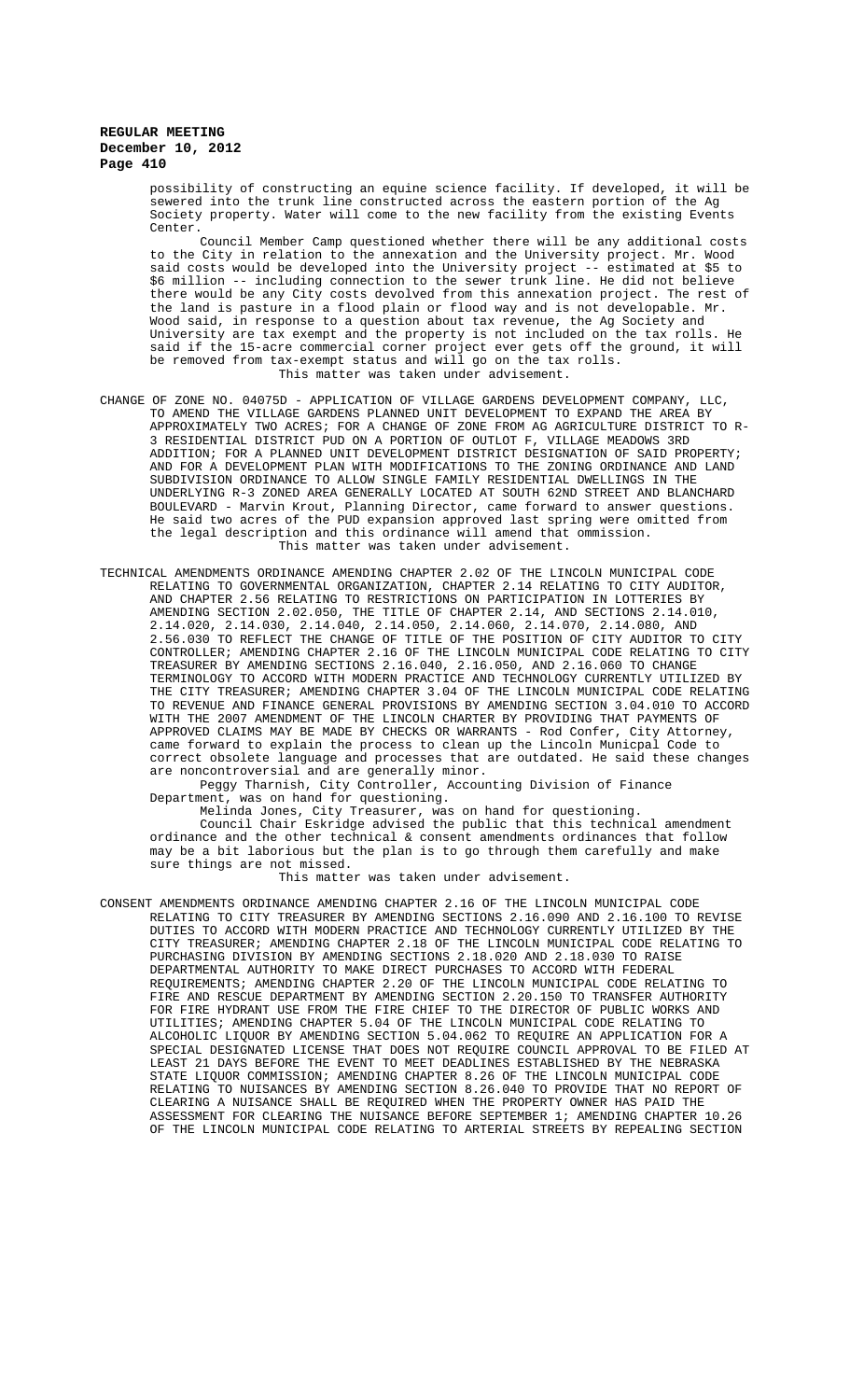10.26.136 TO REMOVE THE DESIGNATION OF FORTY-FIFTH STREET AS AN ARTERIAL STREET, AND AMENDING SECTION 10.26.360 TO DESIGNATE THE PORTION OF FOLSOM STREET BETWEEN<br>ROSA PARKS WAY AND CAPITOL PARKWAY WEST AS AN ARTERIAL STREET - Rod Confer, City ROSA PARKS WAY AND CAPITOL PARKWAY WEST AS AN ARTERIAL STREET - Rod Confer, City Attorney, came forward to discuss changes in the ordinance and answer questions.<br>He clarified changes to department purchases up to the level of \$3.000; that He clarified changes to department purchases up to the level of  $$3,000$ ; fire hydrant use be referred to Public Works; that applications for SDL's be amended to meet State deadlines; that a property owner who pays the assessment for clearing a nuisance need not be reported; to keep Forty-fifth Street as an arterial; and to designate other streets as arterials to come into conformance with the Comprehensive Plan.

Purchasing Department representatives were on hand for questioning. This matter was taken under advisement.

TECHNICAL AMENDMENTS ORDINANCE AMENDING CHAPTER 2.20 OF THE LINCOLN MUNICIPAL CODE RELATING TO THE FIRE AND RESCUE DEPARTMENT BY AMENDING SECTION 2.20.010 TO UPDATE TERMINOLOGY TO ACCORD WITH CURRENT PRACTICE; AMENDING SECTIONS 2.20.050 AND 2.20.080 TO PROVIDE THAT THE FIRE OFFICER IN COMMAND HAS AUTHORITY AT THE SCENE OF AN EMERGENCY; AMENDING SECTION 2.20.060 TO PROVIDE THAT MEMBERS OF LINCOLN FIRE AND RESCUE WILL PROTECT RESIDENCES AS WELL AS BUSINESSES; AMENDING SECTION 2.20.070 TO PROVIDE FOR PERSONNEL IDENTIFICATION OTHER THAN BADGES AND DISPOSITION OF IDENTIFICATION UPON LEAVING THE DEPARTMENT; AMENDING CHAPTER 7.06 OF THE LINCOLN MUNICIPAL CODE RELATING TO ROUTINE AMBULANCE SERVICE BY AMENDING SECTION 7.06.010 TO CLARIFY THAT THE FINANCE DIRECTOR ISSUES LICENSES FOR AMBULANCE SERVICE; AMENDING SECTION 7.06.070 TO PROVIDE THAT PROVIDERS OF ROUTINE AMBULANCE SERVICE SHALL COMPLY WITH MEDICAL PROTOCOLS; AMENDING SECTIONS 7.06.090 AND 7.06.100 TO UPDATE TERMINOLOGY TO ACCORD WITH CURRENT PRACTICE; AMENDING CHAPTER 7.08 RELATING TO EMERGENCY AMBULANCE SERVICE BY AMENDING SECTION 7.08.040 TO CLARIFY THAT PROHIBITION OF EMERGENCY AMBULANCE SERVICE DOES NOT APPLY TO LINCOLN FIRE AND RESCUE; AND AMENDING SECTION 7.08.050 TO CLARIFY THE DEFINITION OF LIFE-THREATENING CONDITION - Rod Confer, City Attorney, came forward to clarify amendments at the request of Lincoln Fire & Rescue Department. He provided examples of terminology changes, language updates and service provisions.

Pat Borer, Assistant Chief, Lincoln Fire & Rescue, came forward to answer questions about uniform items and what is covered under the clothing allowance. This matter was taken under advisement.

TECHNICAL AMENDMENTS ORDINANCE AMENDING CHAPTER 4.20 OF THE LINCOLN MUNICIPAL CODE, RELATING TO THE LIBRARY BOARD, BY AMENDING SECTION 4.20.010 TO REMOVE PROVISIONS RELATING TO THE INITIAL APPOINTMENTS OF MEMBERS TO THE LIBRARY BOARD, AND AMENDING SECTION 4.20.020 BY REMOVING OBSOLETE LANGUAGE THAT MADE THE LIBRARY BOARD RESPONSIBLE FOR FUNCTIONS THAT ARE NOW PERFORMED BY THE PURCHASING DIVISION; AMENDING CHAPTER 8.32 OF THE LINCOLN MUNICIPAL CODE, RELATING TO SOLID WASTES, BY AMENDING SECTION 8.32.150 TO PROVIDE THAT INCREASE IN THE OCCUPATION TAX ON SOLID WASTES COLLECTED WITHIN THE CITY LIMITS, OR COLLECTED OUTSIDE THE CITY LIMITS AND PLACED IN PUBLIC SANITARY LANDFILLS, SHALL NOT TAKE EFFECT UNTIL SEPTEMBER 1, 2013; AMENDING CHAPTER 10.28 OF THE LINCOLN MUNICIPAL CODE RELATING TO ONE-WAY STREET SYSTEM BY AMENDING SECTION 10.28.020 TO INDICATE THAT "P" STREET IS A TWO-WAY STREET BETWEEN TENTH AND ELEVENTH STREETS; AMENDING CHAPTER 12.04 OF THE LINCOLN MUNICIPAL CODE, RELATING TO PARKS AND RECREATION ADVISORY BOARD, BY AMENDING SECTION 12.04.020 TO REVISE LANGUAGE TO ACCORD WITH CURRENT ACTIVITIES AND RESPONSIBILITIES OF THE PARKS AND RECREATION ADVISORY BOARD; AMENDING CHAPTER 12.08 OF THE LINCOLN MUNICIPAL CODE, RELATING TO GENERAL RULES AND REGULATIONS FOR PARKS, BY AMENDING SECTION 12.08.140 TO CLARIFY THE DESCRIPTION OF TRAILERS THAT MAY NOT OCCUPY PARKS DURING CERTAIN HOURS AND AMENDING SECTION 12.08.270 TO REFLECT THE RE-NAMING OF LINCOLN CHILDREN'S ZOO; AMENDING CHAPTER 12.24 OF THE LINCOLN MUNICIPAL CODE, RELATING TO GOLF AND TENNIS UNDER THE PARKS AND RECREATION DEPARTMENT, AMENDING CHAPTER 12.28, RELATING TO FISHING IN PARKS, AND AMENDING CHAPTER 12.32 OF THE LINCOLN MUNICIPAL CODE, RELATING TO BOATING IN PARKS, BY AMENDING SECTIONS 12.24.010, 12.24.020, 12.24.030, 12.24.060, 12.28.010, 12.28.040, AND 12.32.040, TO UPDATE LANGUAGE AND THE TITLE OF THE DIRECTOR OF THE PARKS AND RECREATION DEPARTMENT, AND TO CLARIFY PROCEDURES FOR APPROVING AND FILING REGULATIONS; AMENDING CHAPTER 12.36, RELATING TO FOLSOM CHILDREN'S ZOO, BY AMENDING THE TITLE OF THE CHAPTER AND SECTIONS 12.36.010, 12.36.030, 12.36.040, 12.36.060, 12.36.070, AND 12.36.090 TO REFLECT THE RE-NAMING OF THE ZOO AS LINCOLN CHILDREN'S ZOO, AND UPDATING THE TITLE OF THE DIRECTOR OF THE PARKS AND RECREATION DEPARTMENT Confer, City Attorney, came forward to clarify amendments to the language relating to the Library Board; provision for an increase in the occupation tax on solid wastes to take effect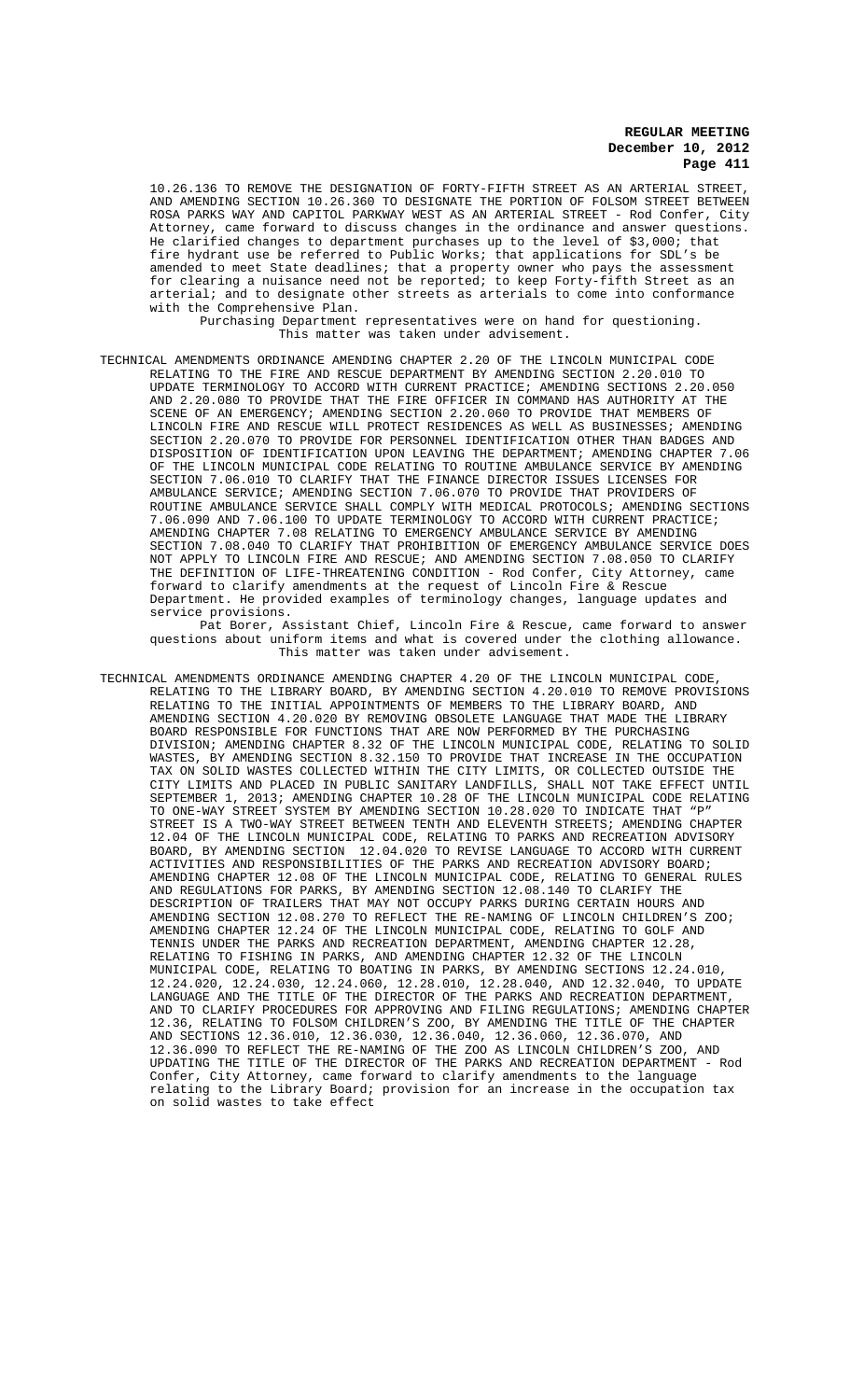September 1, 2013; clarification of "P" Street as a one-way, with an area being two-way; revise Parks & Recreation Advisory Board language; and other revisions to the Code relating to Parks & Recreation Department. Lynn Johnson, Director of Parks & Recreation, was on hand for

questioning. Pat Leach, Library Director, came forward to answer questions. She confirmed with Council Member Cook that the Library Board can approve expenditures up to \$3,000 without going through a separate purchasing process. This matter was taken under advisement.

CONSENT AMENDMENTS ORDINANCE AMENDING CHAPTER 12.08 OF THE LINCOLN MUNICIPAL CODE, RELATING TO GENERAL RULES AND REGULATIONS FOR PARKS, BY AMENDING SECTION 12.08.010 TO DEFINE HIKER-BIKER TRAIL AND MULTI-USE TRAILS, AND CLARIFY THAT THE DEFINITION OF ROADWAY INCLUDES MULTI-USE TRAILS, REPEALING SECTION 12.08.030 AND 12.08.040, TO REMOVE THE AUTHORIZATION TO PERMIT USE OF SNOWMOBILES IN PARKS, AMENDING SECTION 12.08.060 BY APPLYING SPEED LIMITS TO MULTI-USE TRAILS, AMENDING SECTION 12.08.070 TO REFLECT THE RENAMING OF BILL HARRIS PARK, CLARIFYING THAT MULTI-USE TRAILS ARE OPEN 24 HOURS A DAY AND REPEALING THE REQUIREMENT THAT THE DIRECTOR OF THE PARKS AND RECREATION DEPARTMENT REPORT CHANGES OF PARK HOURS TO THE PARKS AND RECREATION ADVISORY BOARD, AMENDING SECTION 12.08.200 BY PROVIDING THAT SHOOTING MODEL ROCKETS AND FLYING MODEL AIRCRAFT ARE PROHIBITED IN PARKS, AND AMENDING SECTION 12.08.230, TO PROVIDE THAT COMMERCIAL ACTIVITIES MAY BE PERMITTED BY THE DIRECTOR OF THE PARKS AND RECREATION DEPARTMENT; AMENDING CHAPTER 12.12 OF THE LINCOLN MUNICIPAL CODE, RELATING TO POLICING PARKS OUTSIDE CITY BY REPEALING THAT CHAPTER, CONSISTING OF SECTION 12.12.010; AMENDING CHAPTER 12.20 OF THE LINCOLN MUNICIPAL CODE, RELATING TO TREES AND SHRUBBERY, BY AMENDING SECTION 12.20.025 TO DELETE THE REQUIREMENT FOR ANNUAL REPORTS ON TREE PLANTING; AMENDING CHAPTER 12.32, RELATING TO BOATING IN PARKS, BY REPEALING SECTION 12.32.050 REQUIREMENTS FOR LIABILITY INSURANCE FOR HAULING PASSENGERS BY BOAT FOR HIRE - Rod Confer, City Attorney, came forward to answer questions relating to amendments in General Rules & Regulations for Parks. Mr. Confer said these items before Council are in response to the Mayor's request to set forth a continuing process to amend ordinances.

Lynn Johnson, Director of Parks & Recreation, came forward to answer questions. He said there will be a trail section that will run through the Haymarket and will parallel Arena Drive. He said there are not any defined public park areas in the West Haymarket area. The only designated park area within Historic Haymarket and West Haymarket would be the area currently known as Ironhorse Park. Discussions are ongoing as to the determination of responsibilities in the operation/programming of Civic Plaza. This matter was taken under advisement.

- RENAMING IRON HORSE PARK GENERALLY LOCATED AT 7TH AND Q STREET AS BILL HARRIS PARK Lynn Johnson, Director of Parks & Recreation, came forward to respectfully request that this resolution be placed on indefinite pending. They are asking for additional time to work with the family of the late Mayor Bill Harris to work through details of how the naming will be accomplished. This matter was taken under advisement.
- A RESOLUTION TO DECLARE THE OFFICIAL INTENT OF THE CITY OF LINCOLN, NEBRASKA TO REIMBURSE CERTAIN EXPENSES IN CONNECTION WITH THE ACQUISITION, CONSTRUCTION, EQUIPPING AND FURNISHING OF IMPROVEMENTS TO THE CITY'S SOLID WASTE MANAGEMENT FACILITIES FROM THE PROCEEDS OF CITY OF LINCOLN, NEBRASKA SOLID WASTE MANAGEMENT REVENUE BONDS - Steve Hubka, Finance Department, came forward to answer questions about the reimbursement resolution for projects at the City landfill. He anticipated the bond issue to be about \$6 million. The bond issue approval will be brought forward in January with issuance of bonds in February or early March. Mr. Hubka clarified that payment of these bonds comes solely from revenues of the City landfill.

Karla Welding, Superintendant of Solid Waste Operations, came forward to describe the projects this bond issue will address. She said three projects at the Bluff Road Landfill are as follows: 1) Ten acres of liner construction; 2) nine acres of capping construction; 3) paving of the access road. This matter was taken under advisement.

APPROVING A PROGRAM SERVICES AGREEMENT BETWEEN THE CITY OF LINCOLN ON BEHALF OF THE LINCOLN-LANCASTER COUNTY HEALTH DEPARTMENT AND THE NEBRASKA DEPARTMENT OF HEALTH AND HUMAN SERVICES FOR THE EVERY WOMAN MATTERS PROGRAM FOR A TERM OF JULY 1, 2012 THROUGH JUNE 30, 2017 - Judy Halstead, Director of Health Department, came forward to answer questions about the five-year agreement with the State. This matter was taken under advisement.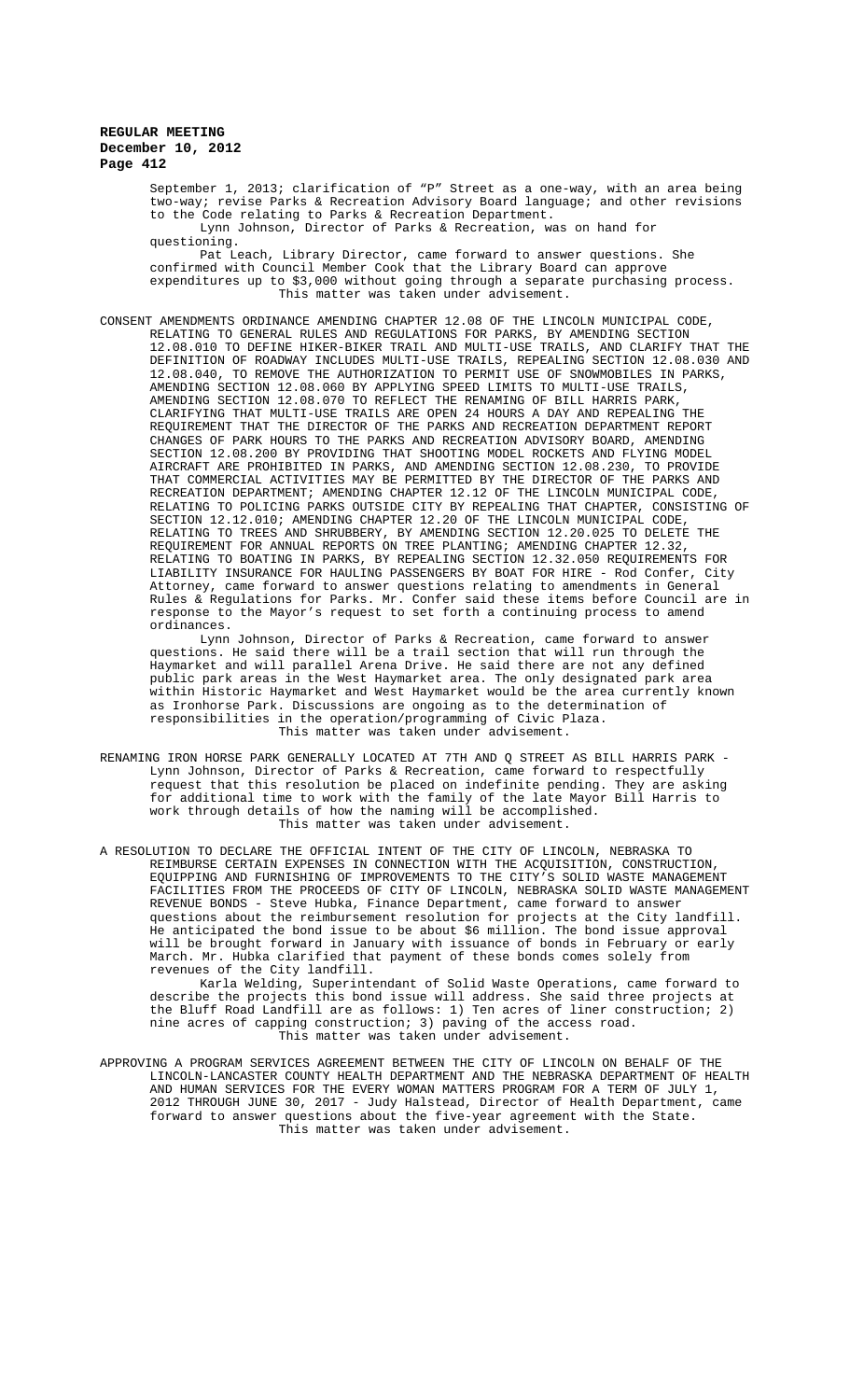APPROVING A GRANT CONTRACT BETWEEN THE BOARD OF TRUSTEES OF THE COMMUNITY HEALTH ENDOWMENT AND THE LINCOLN-LANCASTER COUNTY HEALTH DEPARTMENT FOR THE EXTENDED HOURS DENTAL OUTREACH PROGRAM FOR A TERM OF JANUARY 1, 2013 THROUGH DECEMBER 31, 2015 FOR A GRANT IN THE AMOUNT OF \$142,265.00 - Judy Halstead, Director of Health Department, came forward to explain that the dental program was not able to expand its hours with City or County dollars. Upon being awarded this grant, services can now be expanded on Thursday evenings from 4:30 to 8:00. Ms. Halstead said these added hours will allow families with children to receive dental care without missing school. She said that due to high demand and long wait times, children are prioritzed first; families with children, second; and single adults, third. She explained the mix of dental staffing and training opportunities.

This matter was taken under advisement.

APPROVING AN AMENDMENT TO THE AGREEMENT BETWEEN THE CITY OF LINCOLN ON BEHALF OF THE LINCOLN-LANCASTER COUNTY HEALTH DEPARTMENT AND THE NEBRASKA DEPARTMENT OF ENVIRONMENTAL QUALITY FOR THE HEALTH DEPARTMENT'S AIR QUALITY PROGRAM 105 WORKPLAN TO EXTEND THE TERM UNTIL DECEMBER 31, 2012 - Judy Halstead, Director of Health Department, came forward to explain the amendment which extends the agreement by one year.

This matter was taken under advisement.

- APPROVING TWO CONTRACT AGREEMENTS BETWEEN THE CITY AND MID AMERICAN SIGNAL AND BROWN TRAFFIC PRODUCTS, INC. TO PROVIDE THE ANNUAL SUPPLY OF TRAFFIC SIGNAL EQUIPMENT, PURSUANT TO BID NO. 12-236, FOR FOUR YEAR TERMS - Bob Walla, Assistant Purchasing Agent, came forward to answer questions. This matter was taken under advisement.
- APPROVING TWO CONTRACT AGREEMENTS BETWEEN THE CITY AND JOHN HENRY'S PLUMBING, HEATING & AC AND DWORAK PLUMBING FOR UNIT PRICE CONTRACT FOR GENERAL PLUMBING AND PLUMBING LESS THAN 2", PURSUANT TO BID NO. 12-153, FOR FOUR YEAR TERMS - Bob Walla, Assistant Purchasing Agent, came forward to answer questions. This matter was taken under advisement.
- ASSESSING THE COSTS INCURRED FOR CUTTING, CLEARING AND REMOVING WEEDS AGAINST THE VARIOUS BENEFITTED PROPERTIES FOR THE PERIOD OF JANUARY 1, THROUGH DECEMBER 31, 2012 - Brent Meyer, Superintendent of the Weed Control Authority, came forward representing the weed abatement for the City of Lincoln's 2012 growing season. He said last winter they reworked the ordinance with the City Attorney's Office to close a loophole. He said a "possible notice of unpaid weed assessment" is now filed immediately on the property. Those liens now have a red flag at the Register of Deeds office and the assessment is paid before the property is transferred. He said there is now a 30-day appeal process to cause a hearing followed by a final decision. Mr. Meyer said forced controls were down -- last year, there were 261 -– this year, there were 168. He said there were over 5,350 inspections for weed abatement inside the City of Lincoln -- up 10% from last year. Finally, this year there were 821 legal notices issued resulting in 168 forced controls. Last year they issued 1,128 legal notices. He noted that even though they implemented a process change involving a longer time frame, it resulted in more properties being cleaned up.

Council Members suggested ideas to add an administrative fee or place frequent offenders on a different schedule. This matter was taken under advisement.

APPROVING A GRANT CONTRACT BETWEEN THE CITY OF LINCOLN AND LANCASTER COUNTY FOR FUNDING THE DEVELOPMENT OF A RECREATIONAL TRAIL IN CONJUNCTION WITH THE PRAIRIE CORRIDOR PROJECT ON HAINES BRANCH IN AN AMOUNT OF \$60,000 FROM THE LANCASTER COUNTY VISITORS IMPROVEMENT FUND OVER A THREE YEAR PERIOD FROM OCTOBER 1, 2012 THROUGH JUNE 30, 2015 - Lynn Johnson, Director of Parks & Recreation, came forward to state that the Haines Branch Prairie Corridor is the connection between the west end of Pioneers Park and the Spring Creek Prairie. He said grant funds are intended to be used for trail development related to economic development. When visitors come to Lincoln/Lancaster County, they may linger longer on the nine-mile route leading them to the Nature Center, on to Spring Creek Prairie and eventually to stop in Denton for lunch or other services. This matter was taken under advisement.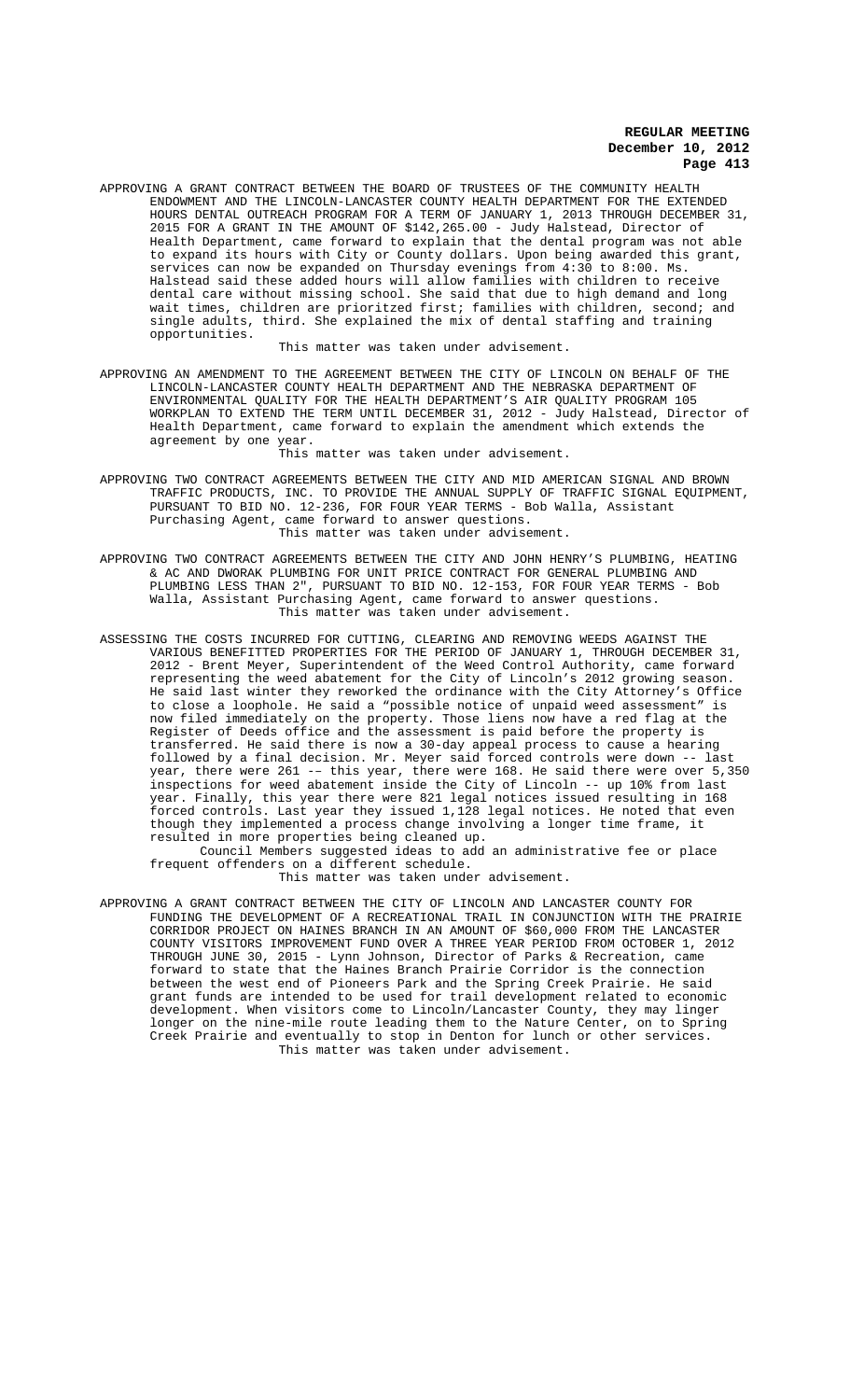# **COUNCIL ACTION**

#### **REPORTS OF CITY OFFICERS**

REAPPOINTING DIANE BARTELS, ROBERT BALDWIN, WILLIAM A. BOWMAN, CHARLES W. "BILL" BOWMASTER, KENNETH ORR, AND JESSE L. SMITH TO THE VETERANS' MEMORIAL GARDEN ADVISORY COUNCIL FOR TERMS EXPIRING NOVEMBER 1, 2015 - CLERK read the following resolution, introduced by Jon Camp, who moved its adoption: A-87119 BE IT RESOLVED by the City Council of the City of Lincoln, Nebraska: That the reappointment of Diane Bartels, Robert Baldwin, William A.

Bowman, Charles W. "Bill" Bowmaster, Kenneth Orr, and Jesse L. Smith to the Veterans' Memorial Garden Advisory Council for terms expiring November 1, 2015, is hereby approved.

Introduced by Jon Camp Seconded by Schimek & carried by the following vote: AYES: Camp, Carroll, Cook, Emery, Eskridge, Schimek; NAYS: None.

APPOINTING RON LECHNER TO THE VETERANS' MEMORIAL GARDEN ADVISORY COUNCIL FOR A TERM EXPIRING NOVEMBER 1, 2015 - CLERK read the following resolution, introduced by Jon Camp, who moved its adoption:

A-87120 BE IT RESOLVED by the City Council of the City of Lincoln, Nebraska: That the appointment of Ron Lechner to the Veterans' Memorial Garden Advisory Council for terms expiring November 1, 2015, is hereby approved.

Introduced by Jon Camp

Seconded by Schimek & carried by the following vote: AYES: Camp, Carroll, Cook, Emery, Eskridge, Schimek; NAYS: None.

- REAPPOINTING MICHEAL THOMPSON AND S.A. MORA JAMES TO THE CITIZEN POLICE ADVISORY BOARD FOR A TERMS EXPIRING NOVEMBER 17, 2015 - CLERK read the following resolution, introduced by Jon Camp, who moved its adoption:
- A-87121 BE IT RESOLVED by the City Council of the City of Lincoln, Nebraska: That the reappointment of Micheal Thompson and S.A. Mora James to the Citizen Police Advisory Board for terms expiring November 17, 2015, is hereby approved.

Introduced by Jon Camp Seconded by Schimek & carried by the following vote: AYES: Camp, Carroll, Cook, Emery, Eskridge, Schimek; NAYS: None.

REAPPOINTING SUE OLDFIELD, TAKAKO OLSON AND MARY REECE TO THE HUMAN RIGHTS COMMISSION FOR TERMS EXPIRING DECEMBER 31, 2015 - CLERK read the following resolution, introduced by Jon Camp, who moved its adoption:

A-87122 BE IT RESOLVED by the City Council of the City of Lincoln, Nebraska: That the reappointment of Sue Oldfield, Takako Olson, and Mary Reece to the Human Rights Commission for terms expiring December 31, 2015, is hereby approved.

Introduced by Jon Camp Seconded by Schimek & carried by the following vote: AYES: Camp, Carroll, Cook, Emery, Eskridge, Schimek; NAYS: None.

# APPOINTING ALAN DOSTER TO THE LINCOLN-LANCASTER COUNTY BOARD OF HEALTH FOR A TERM

EXPIRING APRIL 15, 2015 - CLERK read the following resolution, introduced by Jon Camp, who moved its adoption:<br>A-87123 BE IT RESOLVED by the O BE IT RESOLVED by the City Council of the City of Lincoln, Nebraska:

That the appointment of Alan Doster to the Lincoln-Lancaster County Board of Health for a term expiring April 15, 2015, is hereby approved.

Introduced by Jon Camp Seconded by Schimek & carried by the following vote: AYES: Camp, Carroll, Cook, Emery, Eskridge, Schimek; NAYS: None.

REAPPOINTING TIMOTHY PLANDER TO THE AIR POLLUTION ADVISORY BOARD FOR A TERM EXPIRING OCTOBER 15, 2015 - CLERK read the following resolution, introduced by Jon Camp,

who moved its adoption:<br>A-87124 BE IT RESOLVED by

A-87124 BE IT RESOLVED by the City Council of the City of Lincoln, Nebraska: That the reappointment of Timothy Plander to the Air Pollution Advisory Board for a term expiring October 15, 2015, is hereby approved.

Introduced by Jon Camp

Seconded by Schimek & carried by the following vote: AYES: Camp, Carroll, Cook, Emery, Eskridge, Schimek; NAYS: None.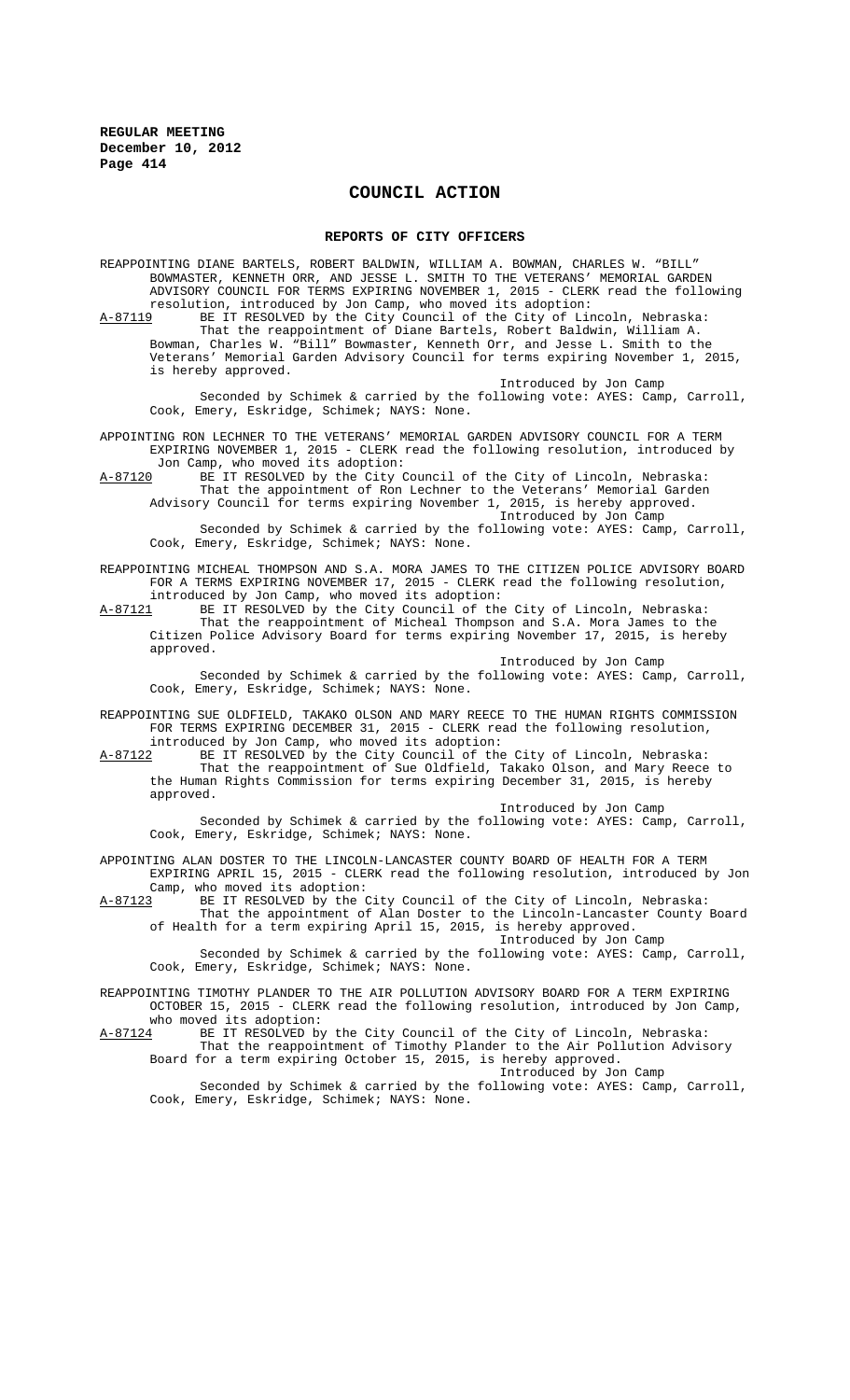- RESOLUTION APPROVING THE DISTRIBUTION OF FUNDS REPRESENTING INTEREST EARNINGS ON SHORT-TERM INVESTMENTS OF IDLE FUNDS DURING THE MONTH ENDED OCTOBER 31, 2012 CLERK read the following resolution, introduced by Eugene Carroll, who moved its adoption:<br> $A-87125$  BE
- A-87125 BE IT RESOLVED by the City Council of the City of Lincoln, Nebraska: That during the month ended October 31, 2012, \$95,085.69 was earned from the investments of "IDLE FUNDS". The same is hereby distributed to the various funds on a pro-rata basis using the balance of each fund and allocating a portion of the interest on the ratio that such balance bears to the total of all .<br>fund balances.

Introduced by Eugene Carroll Seconded by Emery & carried by the following vote: AYES: Camp, Carroll, Cook, Emery, Eskridge, Schimek; NAYS: None.

- REPORT FROM CITY TREASURER OF CITY CASH ON HAND AT THE CLOSE OF BUSINESS OCTOBER 31, 2012 - CLERK presented said report which was placed on file in the Office of the City Clerk. **(5-21)**
- REPORT FROM CITY TREASURER OF E911 SURCHARGE FOR THE TIME PERIOD SEPTEMBER 30, 2012 THROUGH OCTOBER 31, 2012 - CLERK presented said report which was placed on file in the Office of the City Clerk. **(20-02)**

#### **PETITIONS & COMMUNICATIONS**

- SETTING THE HEARING DATE OF MONDAY, JANUARY 7, 2013 AT 3:00 P.M. FOR THE APPLICATION OF ABBY NORMAL, INC. DBA ONE MORE BAR FOR A CLASS C LIQUOR LICENSE LOCATED AT 836 N. 70TH STREET - CLERK read the following resolution, introduced by Eugene Carroll, who moved its adoption:<br>A-87126 BE IT RESOLVED by the City
- BE IT RESOLVED by the City Council, of the City of Lincoln, that a hearing date is hereby set for Monday, January 7, 2013, at 3:00 p.m. or as soon thereafter as possible in the City Council Chambers, County-City Building, 555 S. 10th St., Lincoln, NE for the application of Abby Normal, Inc. dba One More Bar for a Class C liquor license located at 836 N. 70th Street. If the Police Dept. is unable to complete the investigation by said time, a new hearing date will be set.

Introduced by Eugene Carroll Seconded by Emery & carried by the following vote: AYES: Camp, Carroll, Cook, Emery, Eskridge, Schimek; NAYS: None.

#### **MISCELLANEOUS REFERRALS - NONE**

#### **LIQUOR RESOLUTIONS - NONE**

# **ORDINANCES - 2ND READING & RELATED RESOLUTIONS (as required)**

- REPEALING ORDINANCE NO. 18002, PASSED ON JUNE 3, 2002, ESTABLISHING A VOLUNTARY UTILITY BILLING DONATION PROGRAM BY USERS OF ELECTRICITY FURNISHED BY THE LINCOLN ELECTRIC SYSTEM, KNOWN AS LINCOLN CARES - CLERK read an ordinance, introduced by Jon Camp, repealing Ordinance No. 18002, passed on June 3, 2002, establishing the voluntary utility billing donation program with Lincoln Electric System, known as the Lincoln Cares program. The Lincoln Cares program will be modified and continued under an Executive Order, the second time.
- ANNEXATION NO. 12006 AMENDING THE LINCOLN CORPORATE LIMITS MAP BY ANNEXING APPROXIMATELY 100 ACRES GENERALLY LOCATED AT NORTH 84TH STREET AND HAVELOCK AVENUE - CLERK read an ordinance, introduced by Jon Camp, annexing and including the below described land as part of the City of Lincoln, Nebraska and amending the Corporate Limits Map attached to and made a part of Ordinance No. 18208, to reflect the extension of the corporate limits boundary of the City of Lincoln, Nebraska established and shown thereon, the second time.
- CHANGE OF ZONE NO. 04075D APPLICATION OF VILLAGE GARDENS DEVELOPMENT COMPANY, LLC, TO AMEND THE VILLAGE GARDENS PLANNED UNIT DEVELOPMENT TO EXPAND THE AREA BY APPROXIMATELY TWO ACRES; FOR A CHANGE OF ZONE FROM AG AGRICULTURE DISTRICT TO R-3 RESIDENTIAL DISTRICT PUD ON A PORTION OF OUTLOT F, VILLAGE MEADOWS 3RD ADDITION; FOR A PLANNED UNIT DEVELOPMENT DISTRICT DESIGNATION OF SAID PROPERTY; AND FOR A DEVELOPMENT PLAN WITH MODIFICATIONS TO THE ZONING ORDINANCE AND LAND SUBDIVISION ORDINANCE TO ALLOW SINGLE FAMILY RESIDENTIAL DWELLINGS IN THE UNDERLYING R-3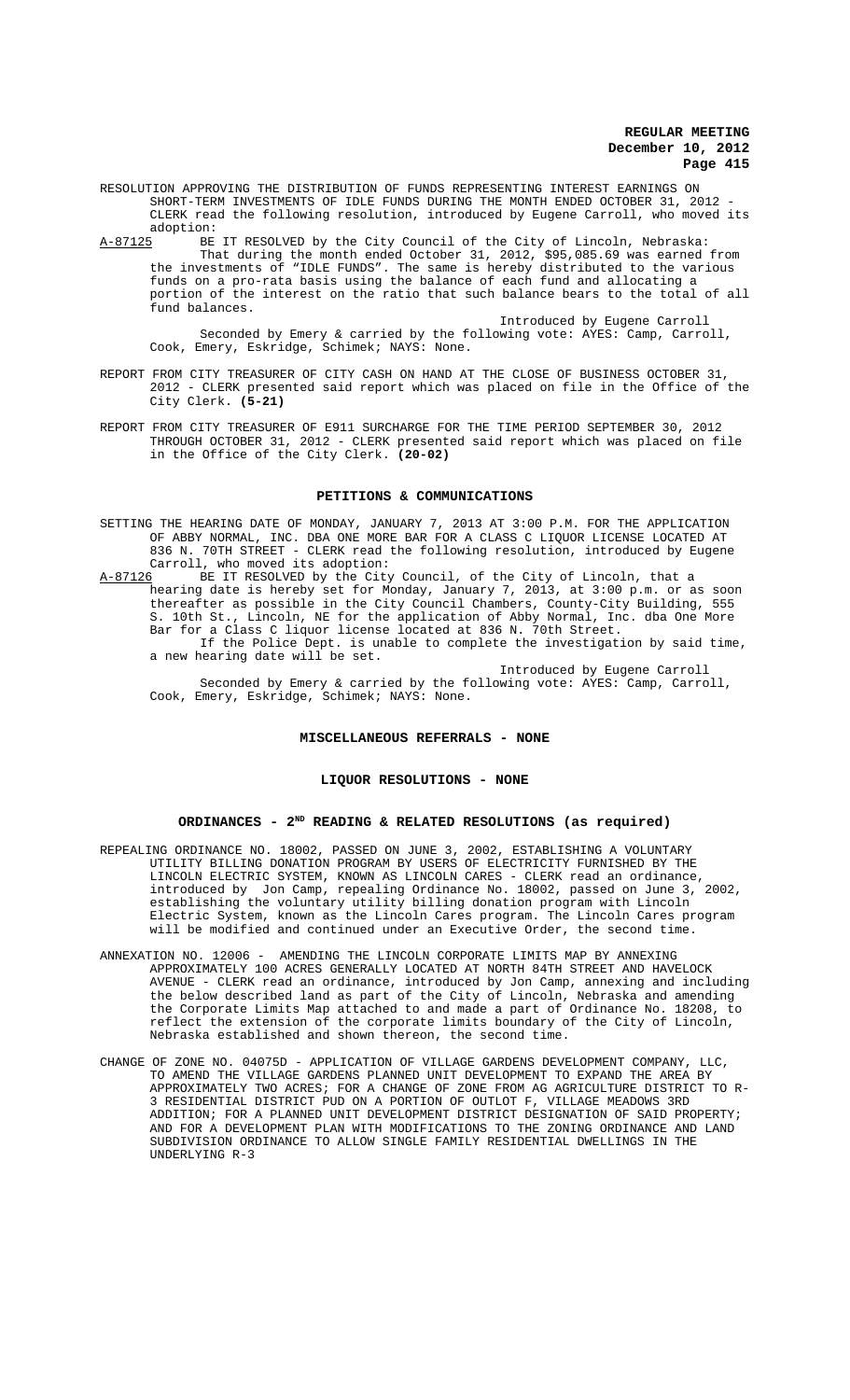ZONED AREA GENERALLY LOCATED AT SOUTH 62ND STREET AND BLANCHARD BOULEVARD - CLERK read an ordinance, introduced by Jon Camp, amending the Lincoln Zoning District Maps attached to and made a part of Title 27 of the Lincoln Municipal Code, as provided by Section 27.05.020 of the Lincoln Municipal Code, by<br>changing the boundaries of the districts established and shown thereon, the the boundaries of the districts established and shown thereon, second time.

- TECHNICAL AMENDMENTS ORDINANCE AMENDING CHAPTER 2.02 OF THE LINCOLN MUNICIPAL CODE RELATING TO GOVERNMENTAL ORGANIZATION, CHAPTER 2.14 RELATING TO CITY AUDITOR, AND CHAPTER 2.56 RELATING TO RESTRICTIONS ON PARTICIPATION IN LOTTERIES AMENDING SECTION 2.02.050, THE TITLE OF CHAPTER 2.14, AND SECTIONS 2.14.010, 2.14.020, 2.14.030, 2.14.040, 2.14.050, 2.14.060, 2.14.070, 2.14.080, AND 2.56.030 TO REFLECT THE CHANGE OF TITLE OF THE POSITION OF CITY AUDITOR TO CITY CONTROLLER; AMENDING CHAPTER 2.16 OF THE LINCOLN MUNICIPAL CODE RELATING TO CITY TREASURER BY AMENDING SECTIONS 2.16.040, 2.16.050, AND 2.16.060 TO CHANGE TERMINOLOGY TO ACCORD WITH MODERN PRACTICE AND TECHNOLOGY CURRENTLY UTILIZED BY THE CITY TREASURER; AMENDING CHAPTER 3.04 OF THE LINCOLN MUNICIPAL CODE RELATING TO REVENUE AND FINANCE GENERAL PROVISIONS BY AMENDING SECTION 3.04.010 TO ACCORD WITH THE 2007 AMENDMENT OF THE LINCOLN CHARTER BY PROVIDING THAT PAYMENTS OF APPROVED CLAIMS MAY BE MADE BY CHECKS OR WARRANTS - CLERK read an ordinance, introduced by Jon Camp, amending Chapter 2.02 of the Lincoln Municipal Code relating to Governmental Organization, Chapter 2.14 relating to City Auditor, and Chapter 2.56 relating to Restrictions on Participation in Lotteries by amending Section 2.02.050, the title of Chapter 2.14, and Sections 2.14.010, 2.14.020, 2.14.030, 2.14.040, 2.14.050, 2.14.060, 2.14.070, 2.14.080, and 2.56.030 to reflect the change of title of the position of City Auditor to City Controller; amending Chapter 2.16 of the Lincoln Municipal code relating to City Treasurer by amending Sections 2.16.040, 2.16.050, and 2.16.060 to change terminology to accord with modern practice and technology currently utilized by the City Treasurer; amending Chapter 3.04 of the Lincoln Municipal Code relating to Revenue and Finance General Provisions by amending Section 3.04.010 to accord with the 2007 amendment of the Lincoln Charter by providing that payments of approved claims may be made by checks or warrants; and repealing Sections  $2.02.050$ ,  $2.14.010$ ,  $2.14.020$ ,  $2.14.030$ ,  $2.14.040$ ,  $2.14.050$ ,  $2.14.060$ ,  $2.14.070$ . 2.02.050, 2.14.010, 2.14.020, 2.14.030, 2.14.040, 2.14.050, 2.14.060, 2.14.070, 2.14.080, 2.16.040, 2.16.050, 2.16.060, 2.56.030 and 3.04.010 of the Lincoln Municipal Code as hitherto existing, the second time.
- CONSENT AMENDMENTS ORDINANCE AMENDING CHAPTER 2.16 OF THE LINCOLN MUNICIPAL CODE RELATING TO CITY TREASURER BY AMENDING SECTIONS 2.16.090 AND 2.16.100 TO REVISE DUTIES TO ACCORD WITH MODERN PRACTICE AND TECHNOLOGY CURRENTLY UTILIZED BY THE CITY TREASURER; AMENDING CHAPTER 2.18 OF THE LINCOLN MUNICIPAL CODE RELATING TO PURCHASING DIVISION BY AMENDING SECTIONS 2.18.020 AND 2.18.030 TO RAISE DEPARTMENTAL AUTHORITY TO MAKE DIRECT PURCHASES TO ACCORD WITH FEDERAL REQUIREMENTS; AMENDING CHAPTER 2.20 OF THE LINCOLN MUNICIPAL CODE RELATING TO FIRE AND RESCUE DEPARTMENT BY AMENDING SECTION 2.20.150 TO TRANSFER AUTHORITY FOR FIRE HYDRANT USE FROM THE FIRE CHIEF TO THE DIRECTOR OF PUBLIC WORKS AND UTILITIES; AMENDING CHAPTER 5.04 OF THE LINCOLN MUNICIPAL CODE RELATING TO ALCOHOLIC LIQUOR BY AMENDING SECTION 5.04.062 TO REQUIRE AN APPLICATION FOR A SPECIAL DESIGNATED LICENSE THAT DOES NOT REQUIRE COUNCIL APPROVAL TO BE FILED AT LEAST 21 DAYS BEFORE THE EVENT TO MEET DEADLINES ESTABLISHED BY THE NEBRASKA STATE LIQUOR COMMISSION; AMENDING CHAPTER 8.26 OF THE LINCOLN MUNICIPAL CODE RELATING TO NUISANCES BY AMENDING SECTION 8.26.040 TO PROVIDE THAT NO REPORT OF CLEARING A NUISANCE SHALL BE REQUIRED WHEN THE PROPERTY OWNER HAS PAID THE ASSESSMENT FOR CLEARING THE NUISANCE BEFORE SEPTEMBER 1; AMENDING CHAPTER 10.26 OF THE LINCOLN MUNICIPAL CODE RELATING TO ARTERIAL STREETS BY REPEALING SECTION 10.26.136 TO REMOVE THE DESIGNATION OF FORTY-FIFTH STREET AS AN ARTERIAL STREET, AND AMENDING SECTION 10.26.360 TO DESIGNATE THE PORTION OF FOLSOM STREET BETWEEN ROSA PARKS WAY AND CAPITOL PARKWAY WEST AS AN ARTERIAL STREET - CLERK read an ordinance, introduced by Jon Camp, amending Chapter 2.16 of the Lincoln Municipal Code relating to City Treasurer by amending Sections 2.16.090 and 2.16.100 to revise duties to accord with modern practice and technology currently utilized by the City Treasurer; amending Chapter 2.18 of the Lincoln Municipal Code relating to Purchasing Division by amending Sections 2.18.020 and 2.18.030 to raise departmental authority to make direct purchases to accord with federal requirements; amending Chapter 2.20 of the Lincoln Municipal Code relating to Fire and Rescue Department by amending Section 2.20.150 to transfer authority for fire hydrant use from the Fire Chief to the Director of Public Works and Utilities; amending Chapter 5.04 of the Lincoln Municipal Code relating to alcoholic liquor by amending Section 5.04.062 to require an application for a Special Designated License that does not require Council approval to be filed at least 21 days before the event to meet deadlines established by the Nebraska State Liquor Commission; amending Chapter 8.26 of the Lincoln Municipal Code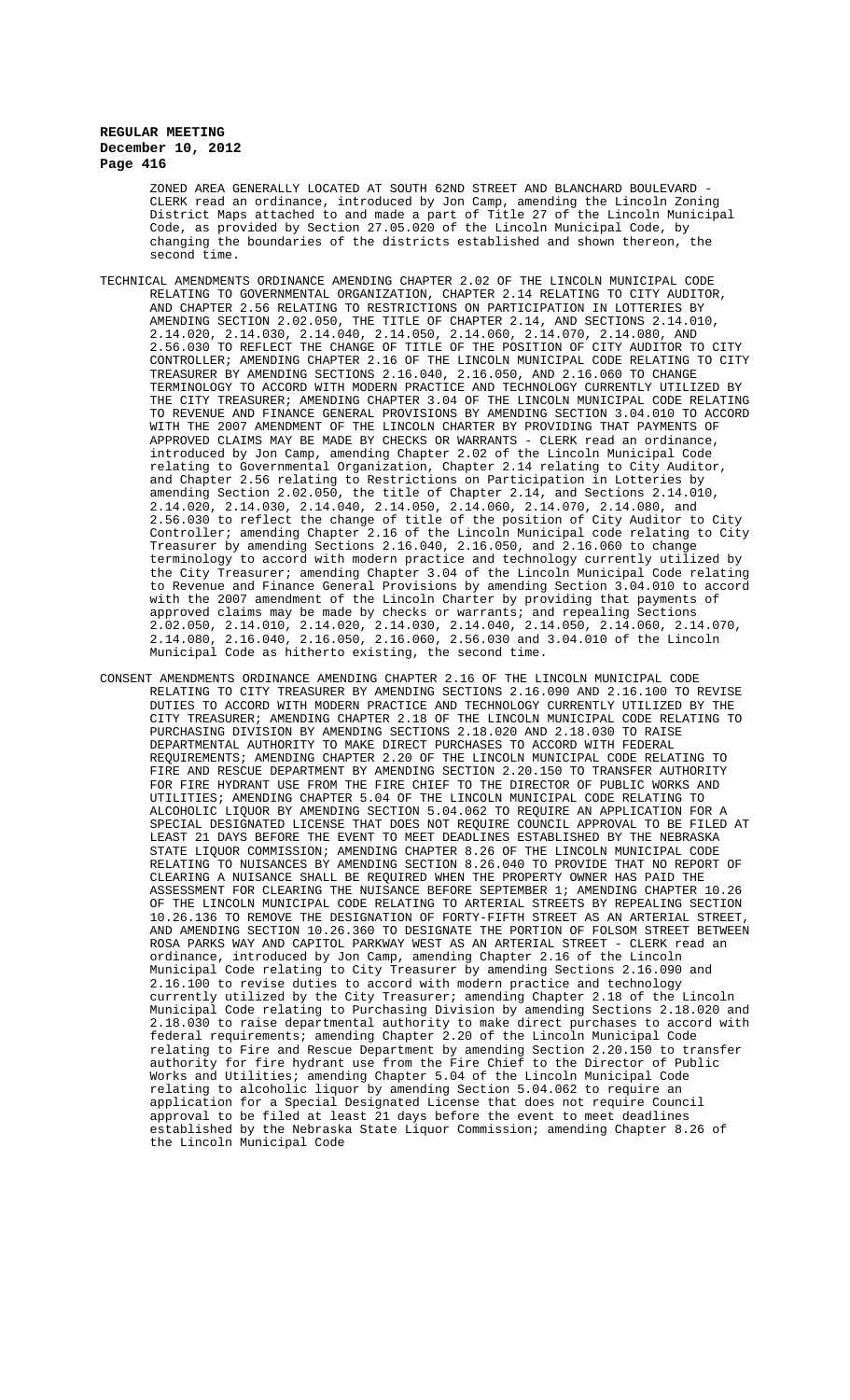relating to Nuisances by amending Section 8.26.040 to provide that no report of clearing a nuisance shall be required when the property owner has paid the assessment for clearing the nuisance before September 1; amending Chapter 10.26 of the Lincoln Municipal Code relating to Arterial Streets by repealing Section 10.26.136 to remove the designation of Forty-fifth street as an arterial street, and amending Section 10.26.360 to designate the portion of Folsom Street between Rosa Parks Way and Capitol Parkway West as an arterial street; and repealing Sections 2.16.090, 2.16.100, 2.18.020, 2.18.030, 2.20.150, 5.04.062, 8.26.040, and 10.26.360 of the Lincoln Municipal Code as hitherto existing, the second time.

- TECHNICAL AMENDMENTS ORDINANCE AMENDING CHAPTER 2.20 OF THE LINCOLN MUNICIPAL CODE RELATING TO THE FIRE AND RESCUE DEPARTMENT BY AMENDING SECTION 2.20.010 TO UPDATE TERMINOLOGY TO ACCORD WITH CURRENT PRACTICE; AMENDING SECTIONS 2.20.050 AND 2.20.080 TO PROVIDE THAT THE FIRE OFFICER IN COMMAND HAS AUTHORITY AT THE SCENE OF AN EMERGENCY; AMENDING SECTION 2.20.060 TO PROVIDE THAT MEMBERS OF LINCOLN FIRE AND RESCUE WILL PROTECT RESIDENCES AS WELL AS BUSINESSES; AMENDING SECTION 2.20.070 TO PROVIDE FOR PERSONNEL IDENTIFICATION OTHER THAN BADGES AND DISPOSITION OF IDENTIFICATION UPON LEAVING THE DEPARTMENT; AMENDING CHAPTER 7.06 OF THE LINCOLN MUNICIPAL CODE RELATING TO ROUTINE AMBULANCE SERVICE BY AMENDING SECTION 7.06.010 TO CLARIFY THAT THE FINANCE DIRECTOR ISSUES LICENSES FOR AMBULANCE SERVICE; AMENDING SECTION 7.06.070 TO PROVIDE THAT PROVIDERS OF ROUTINE AMBULANCE SERVICE SHALL COMPLY WITH MEDICAL PROTOCOLS; AMENDING SECTIONS 7.06.090 AND 7.06.100 TO UPDATE TERMINOLOGY TO ACCORD WITH CURRENT PRACTICE; AMENDING CHAPTER 7.08 RELATING TO EMERGENCY AMBULANCE SERVICE BY AMENDING SECTION 7.08.040 TO CLARIFY THAT PROHIBITION OF EMERGENCY AMBULANCE SERVICE DOES NOT APPLY TO LINCOLN FIRE AND RESCUE; AND AMENDING SECTION 7.08.050 TO CLARIFY THE DEFINITION OF LIFE-THREATENING CONDITION - CLERK read an ordinance, introduced by Jon Camp, amending Chapter 2.20 of the Lincoln Municipal Code relating to the Fire and Rescue Department by amending Section 2.20.010 to update terminology to accord with current practice; amending Sections 2.20.050 and 2.20.080 to provide that the Fire Officer in command has authority at the scene of an emergency; amending Section 2.20.060 to provide that members of Lincoln Fire and Rescue will protect residences as well as businesses; amending Section 2.20.070 to provide for personnel identification other than badges and disposition of identification upon leaving the Department; amending Chapter 7.06 of the Lincoln Municipal Code relating to Routine Ambulance Service by amending Section 7.06.010 to clarify that the Finance Director issues licenses for ambulance service; amending Section 7.06.070 to provide that providers of routine ambulance service shall comply with medical protocols; amending Sections 7.06.090 and 7.06.100 to update terminology to accord with current practice; amending chapter 7.08 relating to Emergency Ambulance Service by amending Section 7.08.040 to clarify that prohibition of emergency ambulance service does not apply to Lincoln Fire and Rescue; and amending Section 7.08.050 to clarify the definition of life-threatening condition; and repealing Sections 2.20.010, 2.20.050, 2.20.060, 2.20.070, 2.20.080, 7.06.010, 7.06.070, 7.06.090, 7.06.100, 7.08.040, and 7.08.050 of the Lincoln Municipal Code as hitherto existing, the second time.
- TECHNICAL AMENDMENTS ORDINANCE AMENDING CHAPTER 4.20 OF THE LINCOLN MUNICIPAL CODE, RELATING TO THE LIBRARY BOARD, BY AMENDING SECTION 4.20.010 TO REMOVE PROVISIONS RELATING TO THE INITIAL APPOINTMENTS OF MEMBERS TO THE LIBRARY BOARD, AND AMENDING SECTION 4.20.020 BY REMOVING OBSOLETE LANGUAGE THAT MADE THE LIBRARY BOARD RESPONSIBLE FOR FUNCTIONS THAT ARE NOW PERFORMED BY THE PURCHASING DIVISION; AMENDING CHAPTER 8.32 OF THE LINCOLN MUNICIPAL CODE, RELATING TO SOLID WASTES, BY AMENDING SECTION 8.32.150 TO PROVIDE THAT INCREASE IN THE OCCUPATION TAX ON SOLID WASTES COLLECTED WITHIN THE CITY LIMITS, OR COLLECTED OUTSIDE THE CITY LIMITS AND PLACED IN PUBLIC SANITARY LANDFILLS, SHALL NOT TAKE EFFECT UNTIL SEPTEMBER 1, 2013; AMENDING CHAPTER 10.28 OF THE LINCOLN MUNICIPAL CODE RELATING TO ONE-WAY STREET SYSTEM BY AMENDING SECTION 10.28.020 TO INDICATE THAT "P" STREET IS A TWO-WAY STREET BETWEEN TENTH AND ELEVENTH STREETS; AMENDING CHAPTER 12.04 OF THE LINCOLN MUNICIPAL CODE, RELATING TO PARKS AND RECREATION ADVISORY BOARD, BY AMENDING SECTION 12.04.020 TO REVISE LANGUAGE TO ACCORD WITH CURRENT ACTIVITIES AND RESPONSIBILITIES OF THE PARKS AND RECREATION ADVISORY BOARD; AMENDING CHAPTER 12.08 OF THE LINCOLN MUNICIPAL CODE, RELATING TO GENERAL RULES AND REGULATIONS FOR PARKS, BY AMENDING SECTION 12.08.140 TO CLARIFY THE DESCRIPTION OF TRAILERS THAT MAY NOT OCCUPY PARKS DURING CERTAIN HOURS AND AMENDING SECTION 12.08.270 TO REFLECT THE RE-NAMING OF LINCOLN CHILDREN'S ZOO; AMENDING CHAPTER 12.24 OF THE LINCOLN MUNICIPAL CODE, RELATING TO GOLF AND TENNIS UNDER THE PARKS AND RECREATION DEPARTMENT, AMENDING CHAPTER 12.28, RELATING TO FISHING IN PARKS, AND AMENDING CHAPTER 12.32 OF THE LINCOLN MUNICIPAL CODE, RELATING TO BOATING IN PARKS, BY AMENDING SECTIONS 12.24.010, 12.24.020,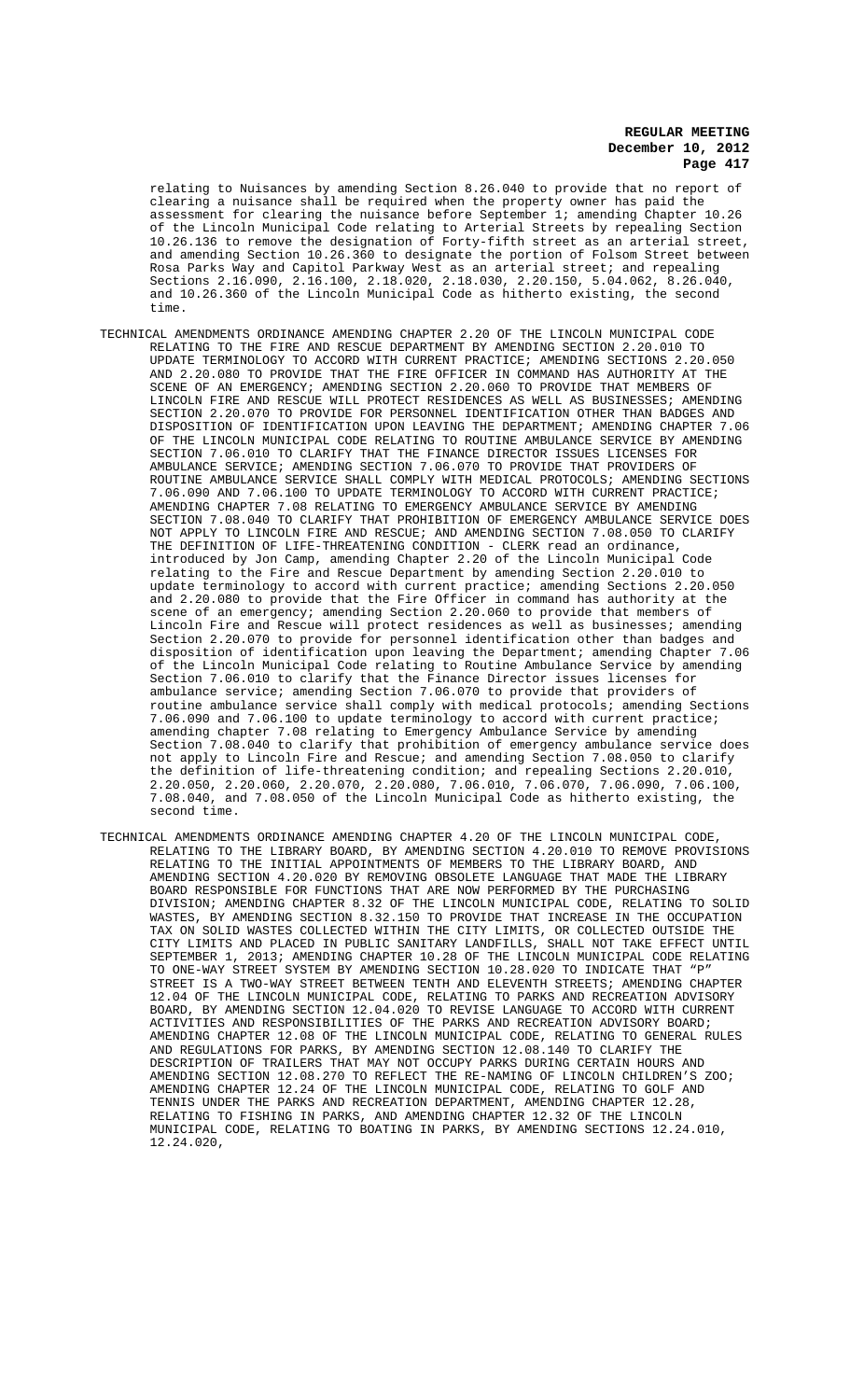12.24.030, 12.24.060, 12.28.010, 12.28.040, AND 12.32.040, TO UPDATE LANGUAGE AND THE TITLE OF THE DIRECTOR OF THE PARKS AND RECREATION DEPARTMENT, AND TO CLARIFY PROCEDURES FOR APPROVING AND FILING REGULATIONS; AMENDING CHAPTER 12.36, RELATING TO FOLSOM CHILDREN'S ZOO, BY AMENDING THE TITLE OF THE CHAPTER AND SECTIONS 12.36.010, 12.36.030, 12.36.040, 12.36.060, 12.36.070, AND 12.36.090 TO REFLECT THE RE-NAMING OF THE ZOO AS LINCOLN CHILDREN'S ZOO, AND UPDATING THE TITLE OF THE DIRECTOR OF THE PARKS AND RECREATION DEPARTMENT - CLERK read an ordinance, introduced by Jon Camp, amending Chapter 4.20 of the Lincoln Municipal Code, relating to the Library Board, by amending Section 4.20.010 to remove provisions relating to the initial appointments of members to the Library Board, and amending section 4.20.020 by removing obsolete language that made the Library Board responsible for functions that are now performed by the Purchasing Division; amending Chapter 8.32 of the Lincoln Municipal Code, relating to Solid Wastes, by amending Section 8.32.150 to provide that increase in the occupation tax on solid wastes collected within the city limits, or collected outside the city limits and placed in public sanitary landfills, shall not take effect until September 1, 2013; amending Chapter 10.28 of the Lincoln Municipal Code relating to one-way street system by amending section 10.28.020 to indicate that "P" street is a two-way street Between Tenth and Eleventh streets; amending chapter 12.04 of the Lincoln Municipal Code, relating to Parks and Recreation Advisory Board, by amending Section 12.04.020 to revise language to accord with current activities and responsibilities of the Parks and Recreation Advisory Board; amending Chapter 12.08 of the Lincoln Municipal Code, relating to general rules and regulations for Parks, by amending Section 12.08.140 to clarify the description of trailers that may not occupy parks during certain hours and amending Section 12.08.270 to reflect the re-naming of Lincoln Children's Zoo; amending Chapter 12.24 of the Lincoln Municipal Code, relating to Golf and Tennis under the Parks and Recreation Department, amending Chapter 12.28, relating to Fishing in Parks, and amending Chapter 12.32 of the Lincoln Municipal Code, relating to Boating in Parks, by amending Sections 12.24.010, 12.24.020, 12.24.030, 12.24.060, 12.28.010, 12.28.040, and 12.32.040, to update language and the title of the Director of the Parks and Recreation Department, and to clarify procedures for approving and filing regulations; amending Chapter 12.36, relating to Folsom Children's Zoo, by amending the title of the chapter and Sections 12.36.010, 12.36.030, 12.36.040, 12.36.060, 12.36.070, and 12.36.090 to reflect the re-naming of the zoo as Lincoln Children's Zoo, updating the title of the Director of the Parks and Recreation Department, and repealing Sections 4.20.010, 4.20.020, 8.32.150, 10.28.020, 12.04.020, 12.08.140, 12.08.270, 12.24.010, 12.24.020, 12.24.030, 12.24.060, 12.28.010, 12.28.040, 12.32.040, 12.36.010, 12.36.030, 12.36.040, 12.36.060, 12.36.070, and 12.36.090 as hitherto existing, the second time.

CONSENT AMENDMENTS ORDINANCE AMENDING CHAPTER 12.08 OF THE LINCOLN MUNICIPAL CODE, RELATING TO GENERAL RULES AND REGULATIONS FOR PARKS, BY AMENDING SECTION 12.08.010 TO DEFINE HIKER-BIKER TRAIL AND MULTI-USE TRAILS, AND CLARIFY THAT THE DEFINITION OF ROADWAY INCLUDES MULTI-USE TRAILS, REPEALING SECTION 12.08.030 AND 12.08.040, TO REMOVE THE AUTHORIZATION TO PERMIT USE OF SNOWMOBILES IN PARKS, AMENDING SECTION 12.08.060 BY APPLYING SPEED LIMITS TO MULTI-USE TRAILS, AMENDING SECTION 12.08.070 TO REFLECT THE RENAMING OF BILL HARRIS PARK, CLARIFYING THAT MULTI-USE TRAILS ARE OPEN 24 HOURS A DAY AND REPEALING THE REQUIREMENT THAT THE DIRECTOR OF THE PARKS AND RECREATION DEPARTMENT REPORT CHANGES OF PARK HOURS TO THE PARKS AND RECREATION ADVISORY BOARD, AMENDING<br>SECTION 12.08.200 BY PROVIDING THAT SHOOTING MODEL ROCKETS AND FLYING MODEL 12.08.200 BY PROVIDING THAT SHOOTING MODEL ROCKETS AND FLYING MODEL AIRCRAFT ARE PROHIBITED IN PARKS, AND AMENDING SECTION 12.08.230, TO PROVIDE THAT COMMERCIAL ACTIVITIES MAY BE PERMITTED BY THE DIRECTOR OF THE PARKS AND RECREATION DEPARTMENT; AMENDING CHAPTER 12.12 OF THE LINCOLN MUNICIPAL CODE, RELATING TO POLICING PARKS OUTSIDE CITY BY REPEALING THAT CHAPTER, CONSISTING OF SECTION 12.12.010; AMENDING CHAPTER 12.20 OF THE LINCOLN MUNICIPAL CODE, RELATING TO TREES AND SHRUBBERY, BY AMENDING SECTION 12.20.025 TO DELETE THE REQUIREMENT FOR ANNUAL REPORTS ON TREE PLANTING; AMENDING CHAPTER 12.32, RELATING TO BOATING IN PARKS, BY REPEALING SECTION 12.32.050 REQUIREMENTS FOR LIABILITY INSURANCE FOR HAULING PASSENGERS BY BOAT FOR HIRE - CLERK read an ordinance, introduced by Jon Camp, amending Chapter 12.08 of the lincoln municipal code, relating to General Rules and Regulations for Parks, by amending Section 12.08.010 to define hiker-biker trail and multi-use trails, and clarify that the definition of roadway includes multi-use trails, repealing Section 12.08.030 and 12.08.040, to remove the authorization to permit use of  $12.08.030$  and  $12.08.040$ , to remove the authorization to permit use snowmobiles in parks, amending Section 12.08.060 by applying speed limits to multi-use trails, amending section 12.08.070 to reflect the renaming of Bill Harris Park, clarifying that multi-use trails are open 24 hours a day and repealing the requirement that the Director of the Parks and Recreation Department report changes of park hours to the Parks and Recreation Advisory Board, amending Section 12.08.200 by providing that shooting model rockets and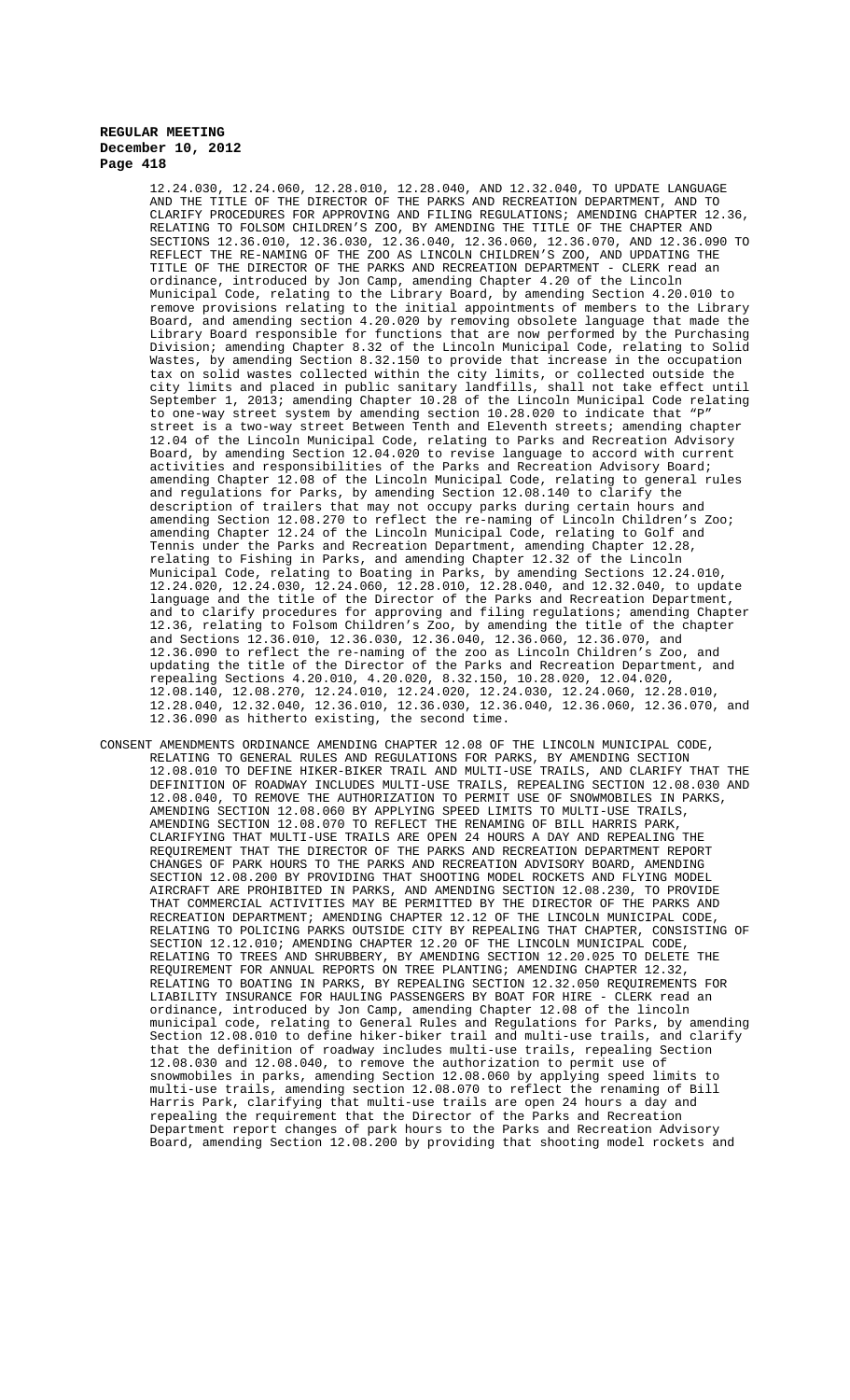flying model aircraft are prohibited in parks, and amending Section 12.08.230, to provide that commercial activities may be permitted by the Director of the Parks and Recreation Department; repealing Chapter 12.12 of the Lincoln Municipal Code, consisting of Section 12.12.010 relating to Policing Parks Outside City; amending Chapter 12.20 of the Lincoln Municipal Code, relating to Trees and Shrubbery, by amending Section 12.20.025 to delete the requirement for annual reports on tree planting; amending chapter 12.32, relating to Boating in Parks, by repealing section 12.32.050 requirements for liability insurance for hauling passengers by boat for hire; and repealing 12.08.010, 12.08.060, 12.08.070, 12.08.200, 12.08.230, and 12.20.025 of the Lincoln Municipal Code as hitherto existing, the second time.

#### **PUBLIC HEARING - RESOLUTIONS**

RENAMING IRON HORSE PARK GENERALLY LOCATED AT 7TH AND Q STREET AS BILL HARRIS PARK - Prior to reading:<br>Moved to place Bill No.

CAMP Moved to place Bill No. 12R-293 on Indefinite Pending & to have Public Hearing when removed from Pending.

Seconded by Carroll & carried by the following vote: AYES: Camp, Carroll, Cook, Emery, Eskridge, Schimek; NAYS: None.

- A RESOLUTION TO DECLARE THE OFFICIAL INTENT OF THE CITY OF LINCOLN, NEBRASKA TO REIMBURSE CERTAIN EXPENSES IN CONNECTION WITH THE ACQUISITION, CONSTRUCTION, EQUIPPING AND FURNISHING OF IMPROVEMENTS TO THE CITY'S SOLID WASTE MANAGEMENT FACILITIES FROM THE PROCEEDS OF CITY OF LINCOLN, NEBRASKA SOLID WASTE MANAGEMENT REVENUE BONDS - PRIOR to reading:
- CAMP Moved MTA #1 to amend Bill No. 12R-282 by accepting the attached Substitute Resolution to replace the previously provided Bill No. 12R-282. Seconded by Carroll & carried by the following vote: AYES: Camp, Carroll, Cook, Emery, Eskridge, Schimek; NAYS: None.

CLERK Read the following amended resolution, introduced by Jon Camp, who moved its adoption:<br>A-87127 A RESOI

A RESOLUTION DECLARING THE OFFICIAL INTENT OF THE CITY OF LINCOLN, NEBRASKA TO REIMBURSE CERTAIN EXPENSES IN CONNECTION WITH ACQUIRING, CONSTRUCTING, EQUIPPING AND FURNISHING IMPROVEMENTS IN THE CITY'S SOLID WASTE MANAGEMENT FACILITIES FROM THE PROCEEDS OF CITY OF LINCOLN, NEBRASKA SOLID WASTE MANAGEMENT REVENUE BONDS.

BE IT RESOLVED by the Council (the "Council") of the City of Lincoln, Nebraska (the "City") as follows:

Section 1. Findings.

(a) The City has begun acquiring, constructing, equipping and furnishing certain improvements to the City's solid waste management facilities (the "Facilities") in the current fiscal year, including, without limitation, cell liner, leachate collection system, final cap and access roadway improvements (collectively, the "Project"), to provide for the health, safety and welfare of its residents and on and after December 10, 2012, the City anticipates spending funds in the amount of not less than \$6,000,000 to pay the costs of the Project

(b) The City is authorized, pursuant to the provisions of (1) Sections 15-244 and 18-1803 to 18-1805, inclusive, Reissue Revised States of Nebraska, as amended, and (2) Sections 8 and 44 of Article IX of the City's Home Rule Charter (the "Charter"), to issue and sell its solid waste management revenue bonds, payable solely from the revenues derived and to be derived of the operation of the Facilities and the City anticipates issuing such bonds in the maximum principal amount of \$6,000,000 (the "Bonds") in connection with the Project to finance all or a portion of the costs of the Project.<br>(c) The City anticipates incurring a portion

The City anticipates incurring a portion of the costs of the Project prior to the issuance of the Bonds and desires to preserve its ability to reimburse such costs under the provisions of the Internal Revenue Code of 1986, as amended (the "Code"), and the applicable regulations thereunder, including but not limited to Section 1.150-2 thereof (the "Regulations").

(d) The Code and the Regulations (collectively, the "Tax Law") require that the City declare its official intent to reimburse any original expenditures (except as set forth in the Tax Law) for costs of the Project with the proceeds of tax-exempt obligations not later than 60 days after the payment of such expenditures. The Tax Law requires that the Bonds be issued and a reimbursement allocation be made from the proceeds of the Bonds within 18 months after the later of the date (i) the original expenditure is paid or (ii) the Project is placed in service or abandoned, but in no event more than 3 years after the date the expenditure is paid.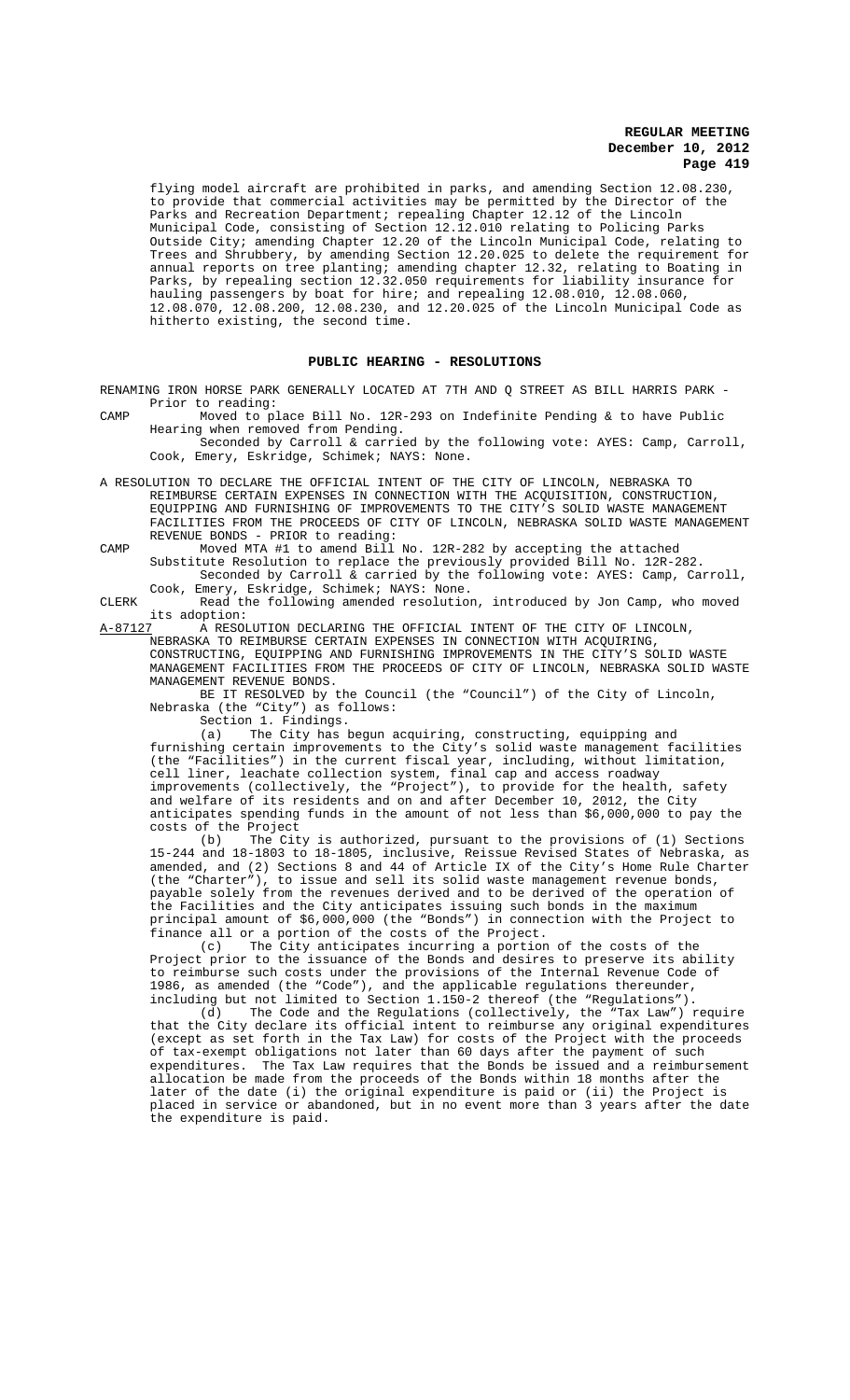(e) It is necessary, desirable, advisable and in the best interests of the City that it declare its official intent to permit the City to reimburse costs of the Project made by the City from the proceeds of the Bonds in accordance with the requirements of the Tax Law.<br>Section 2. Declaration of Intent and Re

Declaration of Intent and Related Matters.

(a) In accordance with the provisions of the Tax Law, the Council hereby declares the official intent of the City to reimburse all or part of the costs of the Project through the issuance of the Bonds in connection therewith, the interest on which will be excludable from gross income for federal income tax purposes under Section 103 of the Internal Revenue Code of 1986, as amended. Prior to the issuance of the Bonds, the City is authorized to advance money in an amount not to exceed \$6,000,000 for the purposes hereinbefore described.

(b) Except for (i) expenditures to be paid or reimbursed from sources other than the Bonds, (ii) "de minimis expenditures" defined under Section 1.150-2(f)(1) of the Regulations, and (iii) "preliminary expenditures" defined under Section  $1.150-2(f)(2)$  of the Regulations, no expenditures made in furtherance of the Project have been paid by the City more than 60 days prior to the adoption of this Resolution.<br>(c) The reasonably experience

The reasonably expected source of funds to be used to pay debt service on the Bonds will be the revenues generated from the ownership and operation of the Facilities, shall be sufficient to pay principal and interest on the Bonds and shall be pledged to the payment of the principal of and interest on the Bonds.<br>(d) The Bonds

The Bonds will be issued in the amount and upon the terms and conditions agreed to between the City and the purchaser of the Bonds for the purpose of paying all or a portion of the costs and expenses incident to the planning, acquisition, construction and financing of the Project, the Bonds to be authorized by the Council at a meeting held for such purpose.

(e) As of the date of this Resolution, there are no funds of the City reserved, allocated on a long-term basis or otherwise set aside (or reasonably expected to be reserved, allocated on a long-term basis or otherwise set aside) to provide permanent financing for the expenditures related to the Project, other than the contemplated issuance of the Bonds. This Resolution is consistent with the budgetary and financial circumstances of the City as they exist or are reasonably forseeable on the date hereof.

(f) Notwithstanding any other provision of this Resolution, nothing contained herein is intended to obligate the City to issue the Bonds or to reimburse any particular expenditure.<br>Section 3. Authorizations.

Authorizations.

(a) The Finance Director and the City Controller (each an "Authorized Officer") are hereby authorized to take any further action as such Authorized Officer shall deem necessary or desirable without further action by the Council to carry out the transactions contemplated by this Resolution.<br>(b) The Authorized Officers shall be, and each of

The Authorized Officers shall be, and each of them hereby is, authorized to execute on behalf of the City and to deliver any and all other instruments and documents including, but not limited to, such certificates or instruments as may be required under the terms of this Resolution necessary to be executed and delivered in connection with this Resolution and the approvals made hereby.<br> $(c)$ 

The Authorized Officers shall be responsible for making any "reimbursement allocation" described in Section 1.150-2 of the Regulations by transferring the appropriate amount of Bonds proceeds to the City accounts used to temporarily finance some or all of the costs of the Project. Each allocation must be evidenced by an entry on the official books of the City maintained for the Project and shall specifically identify the original expenditure being reimbursed.

Section 4. Ratification. All acts and deeds heretofore done by any officer, employee or agent of the City, on behalf of the City, to preserve the City's ability to reimburse expenditures made in furtherance of the Project with the proceeds of the Bonds are hereby ratified, confirmed and approved.

Section 5. Effective Dates. This Resolution will be in full force and effect from and after its passage and adoption by the Council and approval by the Mayor.

Section 6. Conflicting Resolutions Repealed. All resolutions of the Council, or parts thereof, in conflict with the provisions of this Resolution are, to the extent of such conflict, hereby repealed.

Introduced by Jon Camp Seconded by Carroll & carried by the following vote: AYES: Camp, Carroll, Cook, Emery, Eskridge, Schimek; NAYS: None.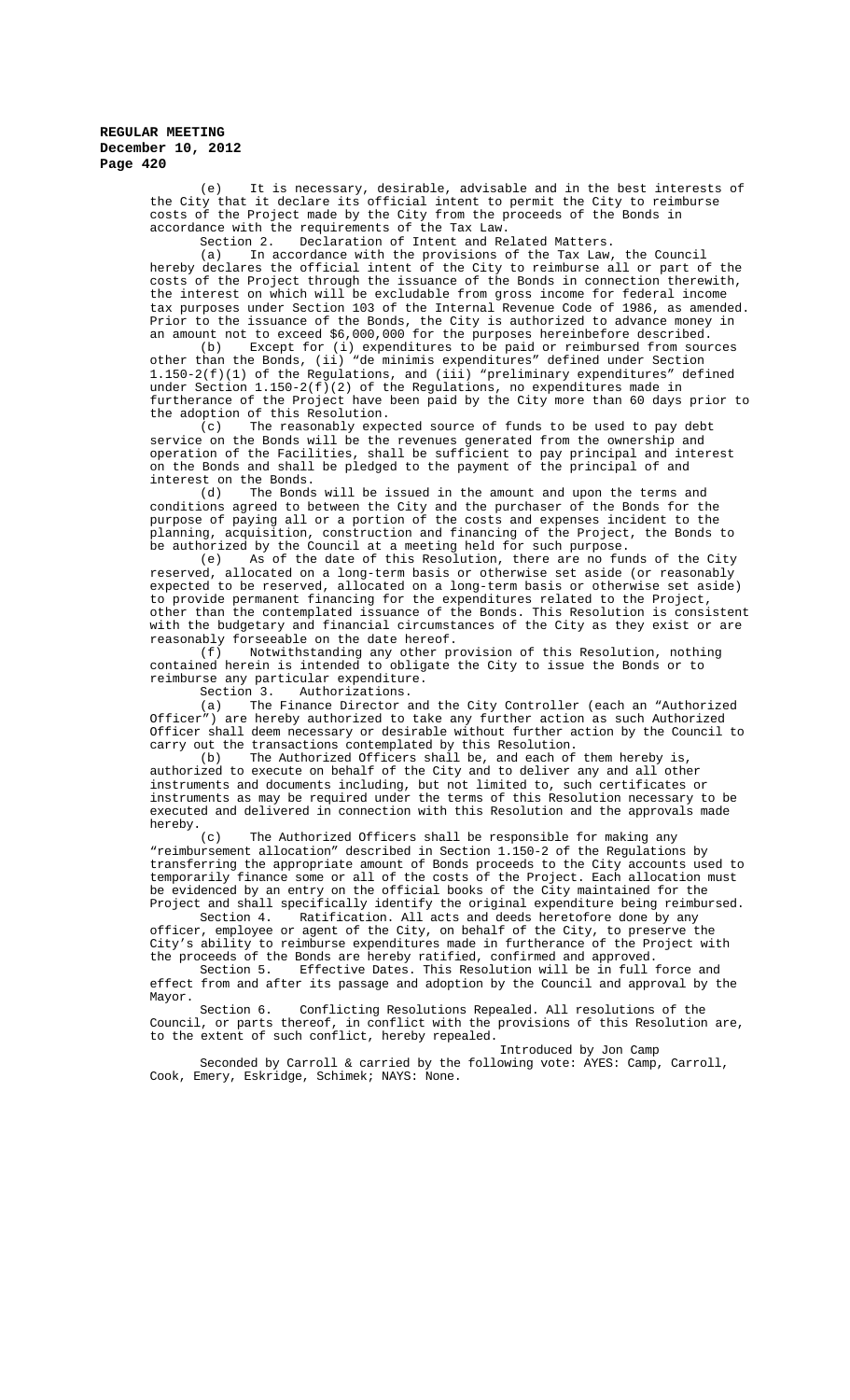APPROVING A PROGRAM SERVICES AGREEMENT BETWEEN THE CITY OF LINCOLN ON BEHALF OF THE LINCOLN-LANCASTER COUNTY HEALTH DEPARTMENT AND THE NEBRASKA DEPARTMENT OF HEALTH AND HUMAN SERVICES FOR THE EVERY WOMAN MATTERS PROGRAM FOR A TERM OF JULY 1, 2012 THROUGH JUNE 30, 2017 - CLERK read the following resolution, introduced by Jon Camp, who moved its adoption:<br>A-87128 BE IT RESOLVED by the

BE IT RESOLVED by the City Council of the City of Lincoln, Nebraska: That the attached Program Services Agreement between the City of Lincoln on behalf of the Lincoln-Lancaster County Health Department and the Nebraska Department of Health and Human Services for the Every Woman Matters Program and the Nebraska Colon Cancer Screening Program for a term of July 1, 2012 through June 30, 2017, in accordance with the terms, conditions and assurances contained in said Program Services Agreement is hereby approved and the Mayor is hereby authorized to execute the Program Service Agreement on behalf of the City. The City Clerk is directed to return an executed copy of the Agreement to

Judy Halstead, Director of the Lincoln Lancaster County Health Department, for execution by the Nebraska Department of Health and Human Services. Introduced by Jon Camp

Seconded by Carroll & carried by the following vote: AYES: Camp, Carroll, Cook, Emery, Eskridge, Schimek; NAYS: None.

APPROVING A GRANT CONTRACT BETWEEN THE BOARD OF TRUSTEES OF THE COMMUNITY HEALTH ENDOWMENT AND THE LINCOLN-LANCASTER COUNTY HEALTH DEPARTMENT FOR THE EXTENDED HOURS DENTAL OUTREACH PROGRAM FOR A TERM OF JANUARY 1, 2013 THROUGH DECEMBER 31, 2015 FOR A GRANT IN THE AMOUNT OF \$142,265.00 - CLERK read the following

resolution, introduced by Jon Camp, who moved its adoption:<br>A-87129 BE IT RESOLVED by the City Council of the City of Lin BE IT RESOLVED by the City Council of the City of Lincoln, Nebraska: That the attached Grant Contract between the Board of Trustees of the Community Health Endowment and the Lincoln-Lancaster County Health Department for the Extended Hours Dental Outreach Program for a term of January 1, 2013 through December 31, 2015 for a grant in the amount of \$142,265.00 to extend the dental clinic hours by 3.5 hours on Thursdays, upon the terms and conditions as set forth in said Grant Contract, is hereby approved and the Mayor is authorized to execute said Grant Contract on behalf of the City.

The City Clerk is hereby directed to transmit a copy of the executed original Grant Contract to Judy Halstead, for transmittal to the Community Health Endowment Board of Trustees.

Introduced by Jon Camp Seconded by Carroll & carried by the following vote: AYES: Camp, Carroll, Cook, Emery, Eskridge, Schimek; NAYS: None.

APPROVING AN AMENDMENT TO THE AGREEMENT BETWEEN THE CITY OF LINCOLN ON BEHALF OF THE LINCOLN-LANCASTER COUNTY HEALTH DEPARTMENT AND THE NEBRASKA DEPARTMENT OF ENVIRONMENTAL QUALITY FOR THE HEALTH DEPARTMENT'S AIR QUALITY PROGRAM 105 WORKPLAN TO EXTEND THE TERM UNTIL DECEMBER 31, 2012 (12/3/12 - P.H. CON'T TO 12/10/12 W/ACTION) - PRIOR to reading:<br>CARROLL Moved to amend Bill No

Moved to amend Bill No.  $12R-272$  by accepting the attached substitute Workplan Amendment between the Nebraska Department of Environmental Quality and the Lincoln Lancaster County Health Department regarding the FFY 2011-2012 Workplan for Lincoln Lancaster County Health Department Section 105 Air Quality Program to replace the Workplan Amendment previously provided with Bill No. 12R-272.

Seconded by Schimek & carried by the following vote: AYES: Camp, Carroll, Cook, Emery, Eskridge, Schimek; NAYS: None.

CLERK Read the following amended resolution, introduced by DiAnna Schimek, who moved its adoption:<br>A-87130 BE IT RESOLV.

A-87130 BE IT RESOLVED by the City Council of the City of Lincoln, Nebraska:

That the attached Workplan Amendment between the Nebraska Department of Environmental Quality and the Lincoln Lancaster County Health Department regarding the FFY 2011-2012 Workplan for Lincoln Lancaster County Health Department Section 105 Air Quality Program to extend the term to December 31, 2012, and to reflect an increase in funding totals from \$97,000.00 to \$121,250.00 to cover the extended term, in accordance with the terms, conditions and assurances contained in said Amendment to Agreement is hereby approved and the Mayor is authorized to execute said Amendment to Agreement on behalf of the City.

The City Clerk is directed to return an executed copy of the Amendment to Agreement to Judy Halstead, Director of the Lincoln/Lancaster County Health Department for transmittal to the Nebraska Department of Environmental Quality. Introduced by DiAnna Schimek

Seconded by Carroll & carried by the following vote: AYES: Camp, Carroll, Cook, Emery, Eskridge, Schimek; NAYS: None.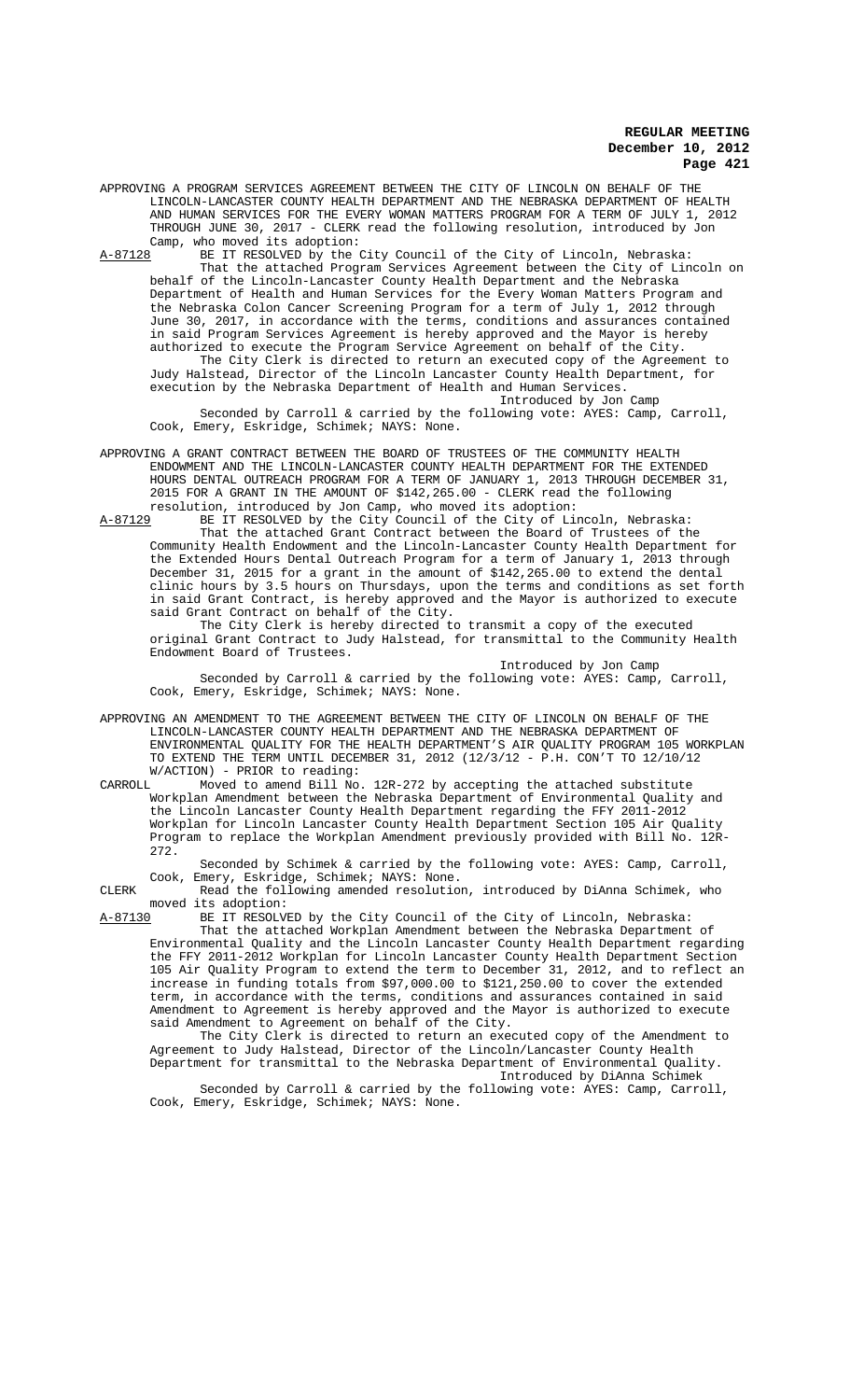APPROVING TWO CONTRACT AGREEMENTS BETWEEN THE CITY AND MID AMERICAN SIGNAL AND BROWN TRAFFIC PRODUCTS, INC. TO PROVIDE THE ANNUAL SUPPLY OF TRAFFIC SIGNAL EQUIPMENT, PURSUANT TO BID NO. 12-236, FOR FOUR YEAR TERMS - CLERK read the following resolution, introduced by Jon Camp, who moved its adoption:<br>A-87131 BE IT RESOLVED by the City Council of the City of Lin

BE IT RESOLVED by the City Council of the City of Lincoln, Nebraska: That the two attached Contract Agreements between the City of Lincoln and Mid American Signal and Brown Traffic Products, Inc. for the Annual Supply of Traffic Signal Equipment, pursuant to Bid No. 12-236, for four year terms, upon the terms as set forth in said contracts, are hereby approved and the Mayor is authorized to execute the same on behalf of the City of Lincoln.

Introduced by Jon Camp Seconded by Carroll & carried by the following vote: AYES: Camp, Carroll, Cook, Emery, Eskridge, Schimek; NAYS: None.

APPROVING TWO CONTRACT AGREEMENTS BETWEEN THE CITY AND JOHN HENRY'S PLUMBING, HEATING & AC AND DWORAK PLUMBING FOR UNIT PRICE CONTRACT FOR GENERAL PLUMBING AND PLUMBING LESS THAN 2", PURSUANT TO BID NO. 12-153, FOR FOUR YEAR TERMS - CLERK read the following resolution, introduced by Jon Camp, who moved its adoption:

A-87132 BE IT RESOLVED by the City Council of the City of Lincoln, Nebraska: That the two attached Contract Agreements between the City of Lincoln, Lancaster County, the Lincoln-Lancaster County Public Building Commission and John Henry's Plumbing, Heating & AC and Dworak Plumbing, for unit pricing of General Plumbing and Plumbing Less than 2", pursuant to Bid No. 12-153, for four-year terms, upon the terms as set forth in said contract agreements, are hereby approved and the Mayor is authorized to execute the same on behalf of the City of Lincoln.

Introduced by Jon Camp Seconded by Carroll & carried by the following vote: AYES: Camp, Carroll, Cook, Emery, Eskridge, Schimek; NAYS: None.

ASSESSING THE COSTS INCURRED FOR CUTTING, CLEARING AND REMOVING WEEDS AGAINST THE VARIOUS BENEFITTED PROPERTIES FOR THE PERIOD OF JANUARY 1, THROUGH DECEMBER 31, 2012 - CLERK read the following resolution, introduced by Jon Camp, who moved its adoption:<br>A-87133 BE

BE IT RESOLVED by the City Council of the City of Lincoln, Nebraska: That the two attached Contract Agreements between the City of Lincoln, Lancaster County, the Lincoln-Lancaster County Public Building Commission and John Henry's Plumbing, Heating & AC and Dworak Plumbing, for unit pricing of General Plumbing and Plumbing Less than 2", pursuant to Bid No. 12-153, for four-year terms, upon the terms as set forth in said contract agreements, are hereby approved and the Mayor is authorized to execute the same on behalf of the City of Lincoln.

Introduced by Jon Camp

Seconded by Carroll & carried by the following vote: AYES: Camp, Carroll, Cook, Emery, Eskridge, Schimek; NAYS: None.

APPROVING A GRANT CONTRACT BETWEEN THE CITY OF LINCOLN AND LANCASTER COUNTY FOR FUNDING THE DEVELOPMENT OF A RECREATIONAL TRAIL IN CONJUNCTION WITH THE PRAIRIE CORRIDOR PROJECT ON HAINES BRANCH IN AN AMOUNT OF \$60,000 FROM THE LANCASTER COUNTY VISITORS IMPROVEMENT FUND OVER A THREE YEAR PERIOD FROM OCTOBER 1, 2012 THROUGH JUNE 30, 2015 - CLERK read the following resolution, introduced by Jon Camp, who moved its adoption:<br>A-87134 BE IT RESOLV

BE IT RESOLVED by the City Council of the City of Lincoln, Nebraska: That the attached Grant Contract between the City of Lincoln and Lancaster County, for funding the development of a recreational trail in conjunction with the Prairie Corridor Project on Haines Branch in a total amount of \$60,000 from the Lancaster County Visitors Improvement Fund over a three year period from October 1, 2012 through June 30, 2015, upon the terms and conditions set forth in said Grant Contract, is hereby approved and the Mayor is authorized to execute the same on behalf of the City of Lincoln.

The City Clerk is directed to transmit one fully executed original of said Agreement to Nicole Fleck-Tooze, Parks and Recreation Department, for transmittal and execution by Lancaster County.

Introduced by Jon Camp

Seconded by Carroll & carried by the following vote: AYES: Camp, Carroll, Cook, Emery, Eskridge, Schimek; NAYS: None.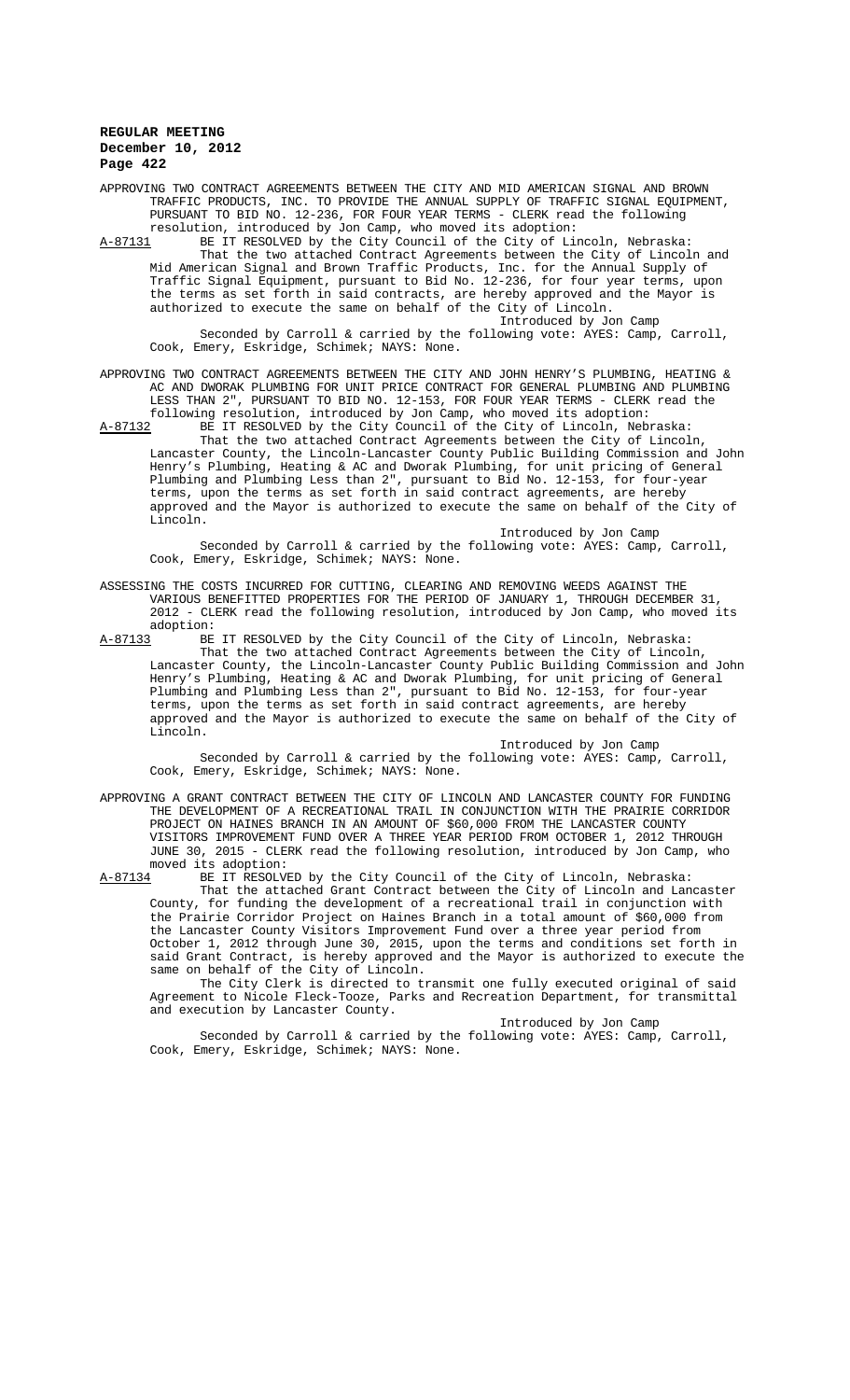#### **ORDINANCE - 3RD READING & RELATED RESOLUTIONS (as required)**

ANNEXATION NO. 12004 - AMENDING THE LINCOLN CORPORATE LIMITS MAP BY ANNEXING APPROXIMATELY 4.6 ACRES GENERALLY LOCATED AT SOUTH 84TH STREET AND AMBER HILL ROAD (RELATED ITEMS: 12-142, 12-143, 12R-281) (ACTION DATE: 12/10/12) - CLERK read an ordinance, introduced by DiAnna Schimek, amending the Lincoln Corporate Limits Map by annexing approximately 4.6 acres generally located at South 84th Street and Amber Hill Road, the third time.<br>SCHIMEK Moved to pass the ordinance

Moved to pass the ordinance as read.

Seconded by Carroll & carried by the following vote: AYES: Camp, Carroll, Cook, Emery, Eskridge, Schimek; NAYS: None.

The ordinance, being numbered **#19805**, is recorded in Ordinance Book #28, Page .

CHANGE OF ZONE 12027 - APPLICATION OF FOX HOLLOW, LLC, FOR A CHANGE OF ZONE FROM AGR AGRICULTURE RESIDENTIAL DISTRICT TO R-3 RESIDENTIAL DISTRICT ON PROPERTY GENERALLY LOCATED AT SOUTH 84TH STREET AND AMBER HILL ROAD (RELATED ITEMS: 12-142, 12-143, 12R-281) (ACTION DATE: 12/10/12) - CLERK read an ordinance, introduced by DiAnna Schimek, for the application of Fox Hollow, LLC, for a change of zone from AGR Agriculture Residential District to R-3 Residential District on property generally located at South 84th Street and Amber Hill Road, the third time.<br>SCHIMEK Moved to pass the ordinance as read.

Moved to pass the ordinance as read. Seconded by Carroll & carried by the following vote: AYES: Camp, Carroll,

Cook, Emery, Eskridge, Schimek; NAYS: None. The ordinance, being numbered **#19806**, is recorded in Ordinance Book #28, Page .

SPECIAL PERMIT NO. 06001B - APPEAL OF RUSS KROMBERG FROM THE PLANNING COMMISSION APPROVAL OF AN AMENDMENT TO THE GRAND TERRACE COMMUNITY UNIT PLAN TO ADD 4.6 ACRES AND UP TO 31 ADDITIONAL DWELLING UNITS, WITH A WAIVER OF THE DESIGN STANDARDS FOR CUL-DE-SAC BULB RADIUS FROM 43.5' TO 30' ON PROPERTY GENERALLY LOCATED AT SOUTH 84TH STREET AND AMBER HILL ROAD (RELATED ITEMS: 12-142, 12-143, 12R-281) (ACTION DATE: 12/10/12) - CLERK read the following resolution, introduced by DiAnna Schimek, who moved its adoption:<br>A-87135 WHEREAS, Fox Hollow, LLC

WHEREAS, Fox Hollow, LLC has submitted an application designated as Special Permit No. 06001B to amend the Grand Terrace Community Unit Plan to add 4.6 acres and up to 31 additional dwelling units, with a waiver of the Design Standards for cul-de-sac bulb radius from 43.5' to 30' on property generally located at South 84th Street and Amber Hill Road and legally described as:

Lot 1, Amber Hill Estates 2nd Addition, Lancaster County,

Nebraska;

WHEREAS, the Lincoln City-Lancaster County Planning Commission held a public hearing on October 31, 2012 on said application and adopted Resolution No. PC-01307 conditionally approving the same; and

WHEREAS, Russ Kromberg has filed a Notice of Appeal appealing the action of the Planning Commission conditionally approving Special Permit No. 06001B; and WHEREAS, pursuant to Lincoln Municipal Code § 27.27.080(g), the action

appealed from is deemed advisory and the City Council is authorized to take final action on the application for Special Permit No. 06001B; and

WHEREAS, the community as a whole, the surrounding neighborhood, and the real property adjacent to the area included within the site plan for this amendment to the community unit plan will not be adversely affected by granting such a permit; and

WHEREAS, said site plan together with the terms and conditions hereinafter set forth are consistent with the Comprehensive Plan of the City of Lincoln and with the intent and purpose of Title 27 of the Lincoln Municipal Code to promote the public health, safety, and general welfare.

NOW, THEREFORE, BE IT RESOLVED by the City Council of the City of Lincoln, Nebraska:

That the application of Fox Hollow, LLC, hereinafter referred to as "Permittee" to amend the Grand Terrace Community Unit Plan to add 4.6 acres and up to 31 additional dwelling units, on the property described above, be and the same is hereby granted under the provisions of Section 27.63.320 and Chapter 27.65 of the Lincoln Municipal Code upon condition that construction of said community unit plan be in substantial compliance with said application, the site plan, and the following additional express terms, conditions, and requirements:

This permit approves a 4.6 acres expansion of the Community Unit Plan and increases the total number of allowed dwelling units from 508 to 539 dwelling units, an increase of 31 dwelling units, and grants a waiver to the Design Standards to reduce cul-de-sac bulb radius from 43.5' to 30'.

2. Before receiving building permits or before a final plat is

approved:

- a. The Permittee shall cause to be prepared and submitted to the Planning Department a revised and reproducible final plot plan including 5 copies with all required revisions as listed below:
	- i. Revise General Note #12 to include the correct lots. Lots 16-20, Block 2, and Outlot G are not correct.
	- ii Delete General Note #14.
	- iii. Add General Note #24 which states, "Signs to be reviewed at the time of sign permit in accordance with the requirements of LMC Title 27."
	- iv. Revise the Waivers Table by: Deleting Waiver #4; adding the waiver to cul-de-sac radius from 43.5' to 30'; and noting which blocks Waivers #2 and #3 apply to as previously approved.
	- v. Revise the apartment site layout by removing the detail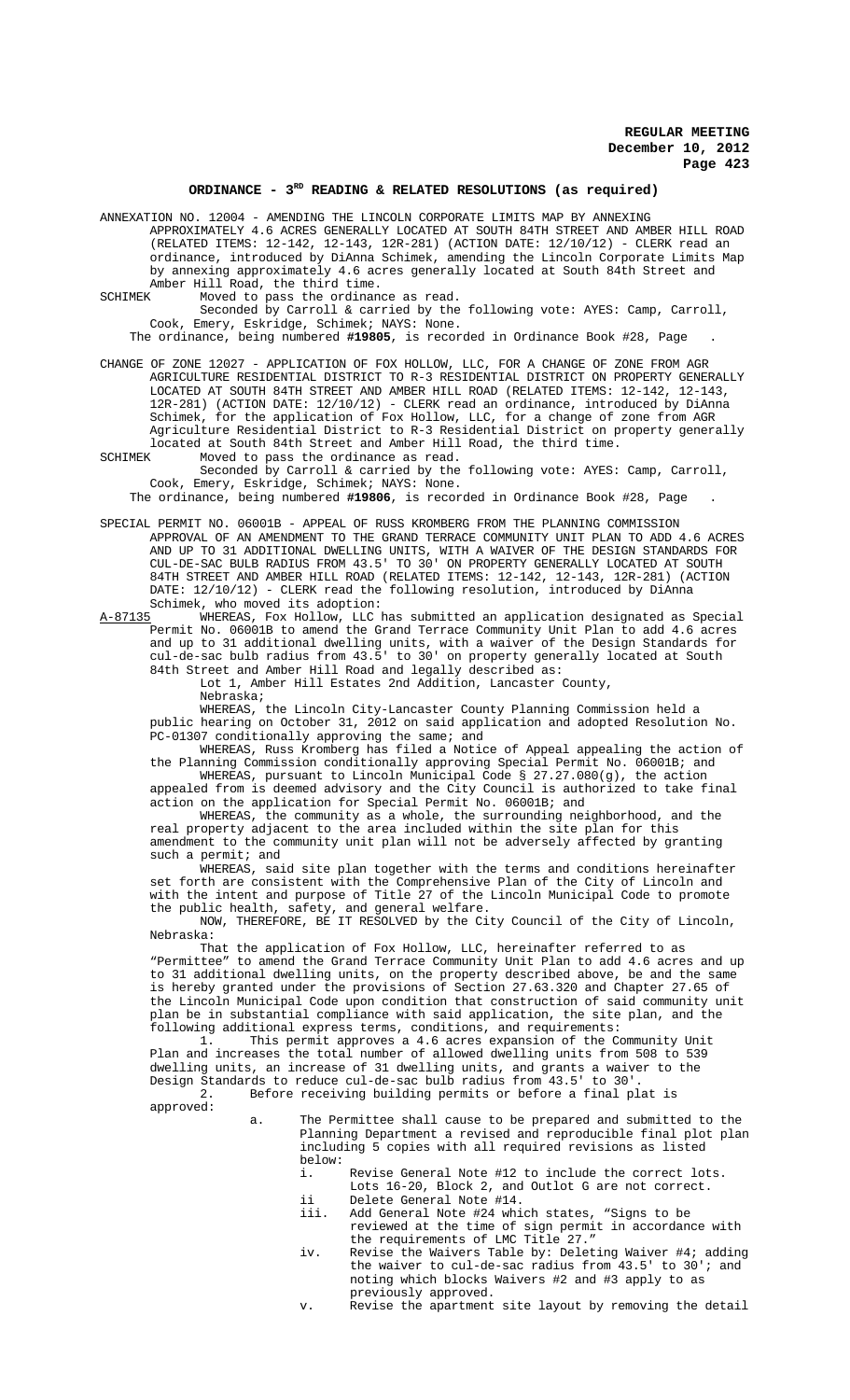> shown and instead including the building and setback envelopes, and the number of units approved per AA#12028.

- vi. Propose a name for the new private roadway.<br>vii. Show required right-of-way to be dedicated
- Show required right-of-way to be dedicated as noted by Public Works and Utilities.
- viii. Show a pedestrian sidewalk connection from South 83rd Street to South 84th Street along the north edge of the detention cell through the cul-de-sac bulb or from the private roadway to Amber Hill Road.
- ix. Add a general note which states, "The garage for the dwellings facing the private roadway shall be set back 22' from the back of the sidewalk. The sidewalk should be at least 8' from the curb along the private roadway.
- b. The Permittee shall submit grading, drainage, and utility plans, including plans for improvements in Amber Hill Road to the satisfaction of Public Works and Utilities. The following improvements will be phased as follows:<br>i. Sidewalks and street trees on the
	- Sidewalks and street trees on the west side of 83rd Street will be installed upon development of the land to the west.This property will be platted as an outlot for future development and deeded to the owner to the west.
	- ii. Urban curb and gutter segment on the south side of Amber Hill Road will be the responsibility of any future redevelopment of the land to the south.
	- iii. Urban curb and gutter segment and associated grading on north side of Amber Hill Road will occur once buildable lots are platted on this development.
	- iv. The water main in Amber Hill Road will not be constructed as part of this project, but the owner agrees to not object to a special assessment district for this improvement if it is proposed in the future.
	- v. That the water main in the private roadway will not be extended to the future water main in Amber Hill Road.
- c. The property shall be annexed and appropriately re-zoned.<br>d The construction plans shall substantially comply with the
- The construction plans shall substantially comply with the approved plans.
- e. Final plats shall be approved by the City.

4. Before occupying the dwelling units all development and construction shall have been completed in substantial compliance with the approved plans.<br>5. All privately-owned improvements shall be permanently maintain All privately-owned improvements shall be permanently maintained by the Permittee or an appropriately established owners association approved by the City.

6. The physical location of all setbacks and yards, buildings, parking and circulation elements, and similar matters be in substantial compliance with the location of said items as shown on the approved site plan.

The terms, conditions, and requirements of this resolution shall run with the land and be binding upon the Permittee, its successors and assigns.<br>8. The Permittee shall sign and return the letter of acceptance to

The Permittee shall sign and return the letter of acceptance to the City Clerk. This step should be completed within 60 days following the approval of the special permit. The City Clerk shall file a copy of the resolution approving the special permit and the letter of acceptance with the Register of Deeds, filing fees therefor to be paid in advance by the Permittee. Building permits will not be issued until the letter of acceptance has been filed.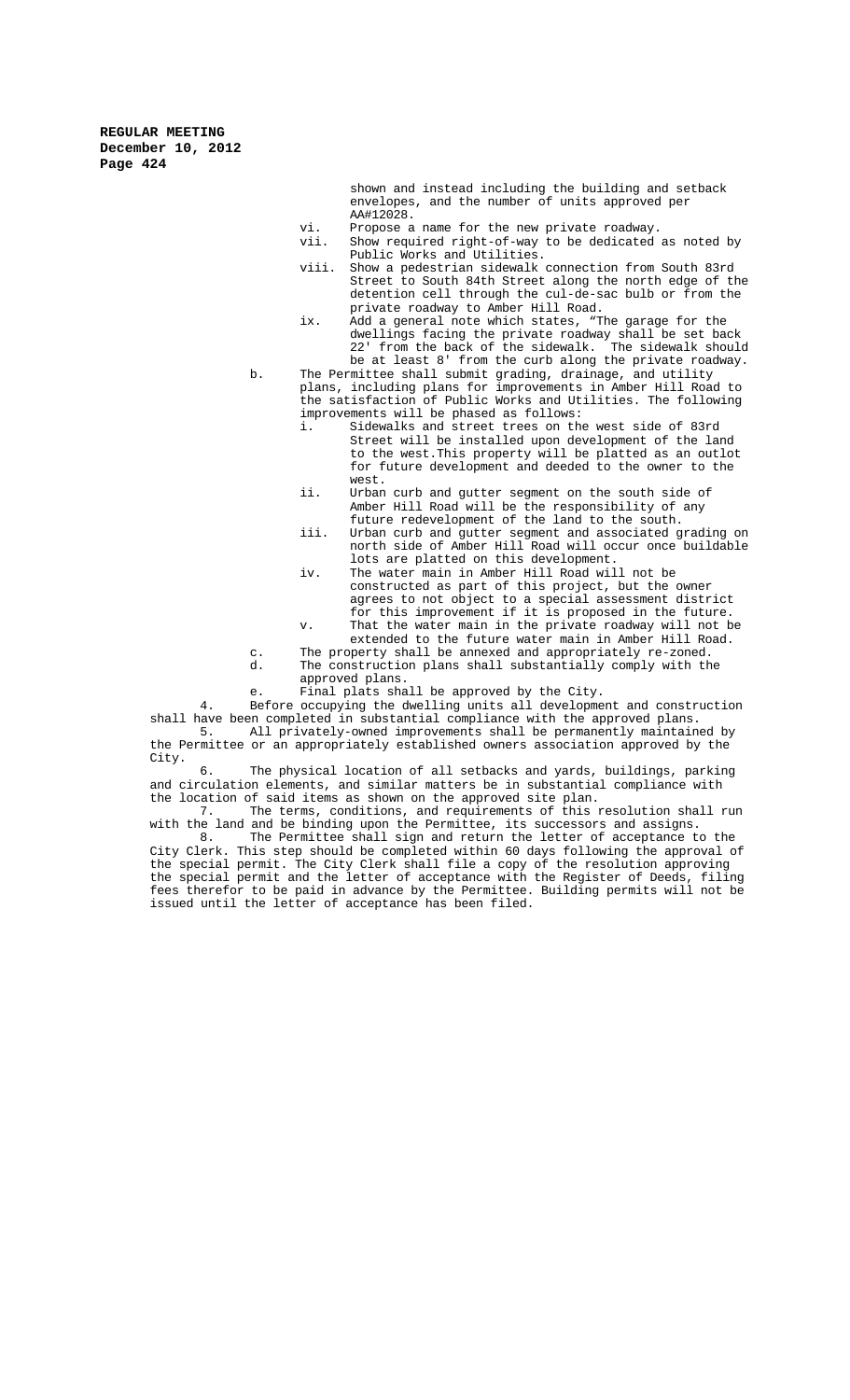9. The site plan as approved with this resolution voids and supersedes all previously approved site plans, however the terms and conditions of all prior resolutions approving this permit shall remain in full force and effect as specifically amended by this resolution.

Introduced by DiAnna Schimek Seconded by Carroll & carried by the following vote: AYES: Camp, Carroll, Cook, Emery, Eskridge, Schimek; NAYS: None.

COMP. PLAN CONFORMANCE 12012 - DECLARING APPROXIMATELY 0.15 ACRES OF PROPERTY GENERALLY LOCATED SOUTHEAST OF NORTH 20TH STREET AND O STREET, 0.59 ACRES OF PROPERTY GENERALLY LOCATED NORTHEAST OF SOUTH 20TH STREET AND N STREET, AND 0.23 ACRES OF PROPERTY GENERALLY LOCATED NORTHWEST OF SOUTH 21ST STREET AND M STREET AS SURPLUS PROPERTY - CLERK read an ordinance, introduced by DiAnna Schimek, declaring approximately 0.15 acres of property generally located southeast of North 20th Street and O Street, 0.59 acres of property generally located northeast of South 20th Street and N Street, and 0.23 acres of property generally located northwest of South 21st Street and M Street as surplus property, the third time.<br>SCHIMEK Moved to pass the ordinance as read. Moved to pass the ordinance as read.

Seconded by Carroll & carried by the following vote: AYES: Camp, Carroll, Cook, Emery, Eskridge, Schimek; NAYS: None.

The ordinance, being numbered **#19807**, is recorded in Ordinance Book #28, Page .

VACATION 12008 - VACATING A PORTION OF SOUTH 38TH STREET RIGHT-OF-WAY, GENERALLY LOCATED AT SOUTH 38TH STREET AND SOUTH STREET - CLERK read an ordinance, introduced by DiAnna Schimek, vacating a portion of South 38th Street south of South Street from the northeast corner of Lot 5, Woods Bros. Half Acres Addition south a distance of 63.06 feet along the west right-of-way line of 38th Street to a point, thence southeasterly to a point on the east right-of-way line of 38th Street, 96.27 feet south of the northest corner of Lot 4, Woods Bros. Half Acres Addition, thence north along the east right-of-way line of South 38th Street to the south line of South Street, and also a triangular tract in the northwest corner of Lot 4, Woods Bros. Half Acres Addition; generally located at South 38th Street and South Street, and retaining title thereto in the City of Lincoln, Lancaster County, Nebraska, the second time.

SCHIMEK Moved to pass the ordinance as read.

Seconded by Carroll & carried by the following vote: AYES: Camp, Carroll, Cook, Emery, Eskridge, Schimek; NAYS: None.

The ordinance, being numbered **#19808**, is recorded in Ordinance Book #28, Page .

RATIFYING AN ORDINANCE TO VACATE T, U AND V STREETS BETWEEN 8TH AND 9TH STREETS IN THE CITY OF LINCOLN, THE ALLEY EXTENDING THROUGH AND INTO BLOCKS 18, 9, AND 6 IN ORIGINAL LINCOLN AND BLOCK 14 IN NORTH LINCOLN, AND THE UNNAMED RIGHT-OF-WAY BETWEEN 8TH AND 9TH STREETS LYING BETWEEN WHAT WAS ORIGINALLY PLATTED AS BLOCK 14 OF NORTH LINCOLN AND BLOCK 6 OF ORIGINAL LINCOLN WHICH WAS PASSED FEBRUARY 15, 1886 AND REPUBLISHED IN THE GENERAL REVISED AND CONSOLIDATED ORDINANCE OF THE CITY OF LINCOLN, BEING ORDINANCE NO. 623, WHICH WAS PRINTED AND PUBLISHED IN BOOK AND PAMPHLET FORM IN THE CITY OF LINCOLN IN PURSUANCE OF THE PROVISIONS OF THE STATUTES OF THE STATE OF NEBRASKA AND THE ORDINANCE OF THE CITY OF LINCOLN, AND BY ORDER AND UNDER THE AUTHORITY OF THE MAYOR AND CITY COUNCIL OF THE CITY OF LINCOLN CLERK read an ordinance, introduced by DiAnna Schimek, ratifying an ordinance to<br>acate T. U amd V Streets between 8th and 9th Streets in the City of Lincoln, the vacate T, U amd V Streets between 8th and 9th Streets in the City of Lincoln, alley extending through and into Blocks 18, 9 and 6 in Original Lincoln and Block 14 in North Lincoln, and the unnamed right-of-way between 8th and 9th Streets lying between what was originally platted as Block 14 of North Lincoln and Block 6 of Original Lincoln which was passed February 14, 1886 and in 1908 was republished in the general revised and consolidated ordinance of the City of Lincoln, being Ordinance No. 623, which was printed and published in book and pamphlet form in the City of Lincoln in pursuance of the provisions of the statutes of the State of Nebraska and the ordinance of the City of Lincoln, and by order and under the authority of the Mayor and City Council of the City of Lincoln, the third time.<br>SCHIMEK Moved to pass the ordinance as read.

Noved to pass the ordinance as read. Seconded by Carroll & carried by the following vote: AYES: Camp, Carroll, Cook, Emery, Eskridge, Schimek; NAYS: None.

The ordinance, being numbered **#19809**, is recorded in Ordinance Book #28, Page .

APPROVING A LICENSE AGREEMENT FOR PARKING BETWEEN THE CITY OF LINCOLN AND THE COMMUNITY HEALTH ENDOWMENT DESIGNATING FOUR PARKING SPACES IN THE UNION PLAZA PARKING LOT, GENERALLY LOCATED NORTH OF NORTH 21ST STREET AND Q STREET, FOR USE BY THE COMMUNITY HEALTH ENDOWMENT - CLERK read an ordinance, introduced by DiAnna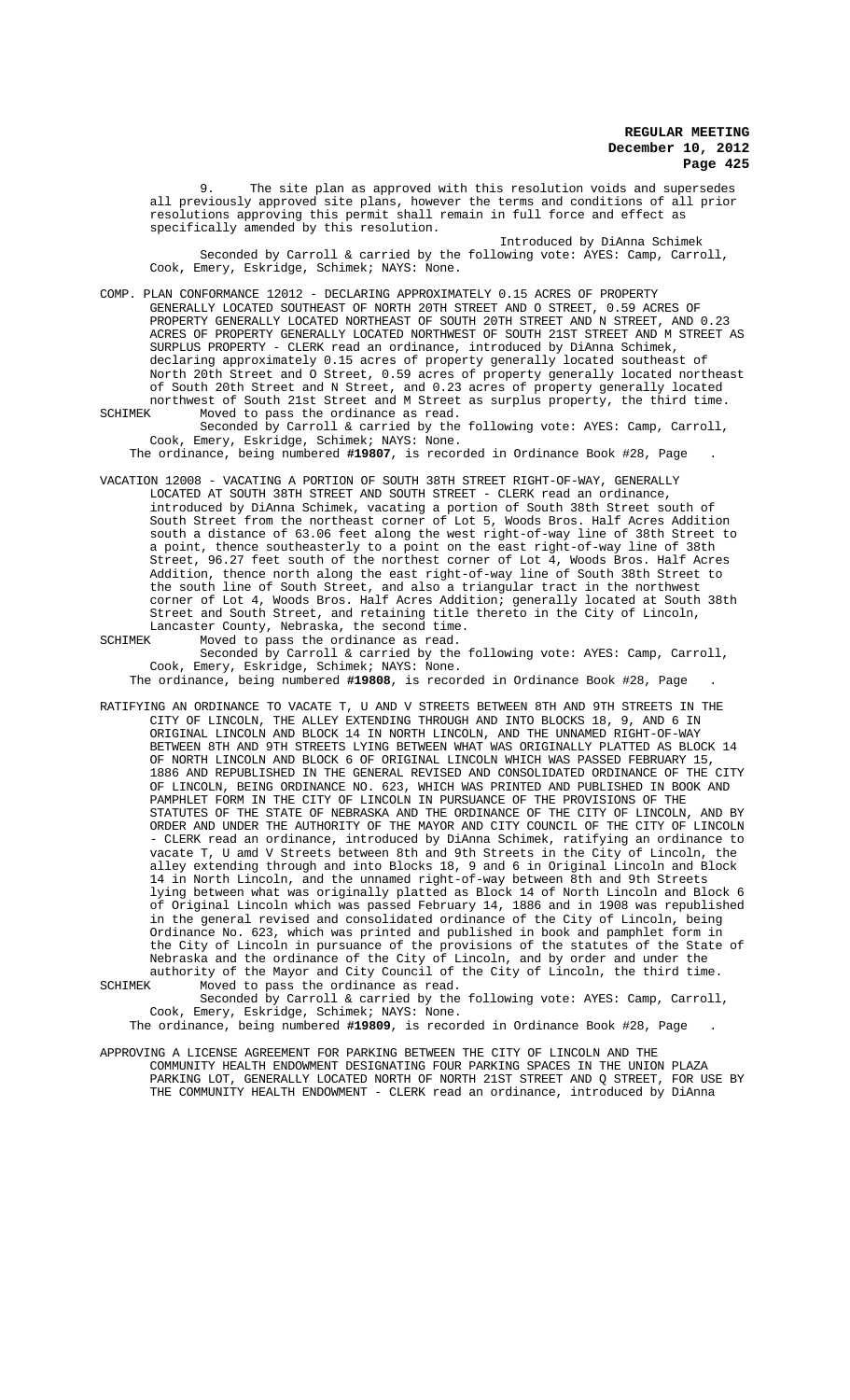Schimek, accepting and approving the License Agreement between the City of Lincoln, Nebraska and the Community Health Endowment to designate four parking spaces in the Union Plaza parking lot generally located north of North 21st Street and Q Street for use by the Community Health Endowment, the third time.<br>SCHIMEK Moved to pass the ordinance as read. Moved to pass the ordinance as read.

Seconded by Carroll & carried by the following vote: AYES: Camp, Carroll, Cook, Emery, Eskridge, Schimek; NAYS: None.

The ordinance, being numbered **#19810**, is recorded in Ordinance Book #28, Page .

AMENDING LINCOLN MUNICIPAL CODE §§ 2.02.050, 2.02.120 AND 2.02.065 TO TRANSFER THE RESPONSIBILITY AND MANAGEMENT OF THE EMERGENCY COMMUNICATION CENTER FROM THE FINANCE DEPARTMENT TO THE POLICE DEPARTMENT; AND BY AMENDING LINCOLN MUNICIPAL CODE §2.02.065 TO MAKE THE PUBLIC SAFETY DIRECTOR A PERMANENT POSITION (RELATED ITEMS 12-149, 12R-194) - CLERK read an ordinance, introduced by amending Section 2.02.050 and 2.02.120 of the Lincoln Municipal Code to reassign the Emergency Communications Division from the Finance Department to the Police Department; amending Section 2.02.065 to delete reference to the Emergency Communications Division Manager and to eliminate the expiration date of the Public Safety Director position; authorizing the transfer of remaining appropriations for the Emergency Communications Division from the Finance Department to the Police Department; repealing Sections 2.020.050, 2.02.065 and 2.02.120 of the Lincoln Municipal Code as hitherto existing, the third time.

SCHIMEK Moved to pass the ordinance as read. Seconded by Carroll & carried by the following vote: AYES: Camp, Carroll, Cook, Emery, Eskridge, Schimek; NAYS: None.

The ordinance, being numbered **#19811**, is recorded in Ordinance Book #28, Page .

APPROVING AN AMENDMENT TO THE INTERLOCAL AGREEMENT BETWEEN THE CITY OF LINCOLN AND LANCASTER COUNTY FOR A COMMUNICATIONS CENTER TO CONTINUE TO SERVE THE COMMUNICATIONS NEEDS OF THE LINCOLN POLICE DEPARTMENT, LINCOLN FIRE & RESCUE, LANCASTER COUNTY SHERIFF'S OFFICE, AND THOSE RURAL FIRE/EMS AGENCIES WITH MEMBERSHIP IN THE LANCASTER COUNTY MUTUAL AID ASSOCIATION (8/20/12 - P.H. CON'T TO 9/10/12) (9/10/12 - CON'T P.H. TO 9/17/12) (9/17/12 - P.H. CON'T TO 9/24/12) (9/24/12 - CON'T P.H. TO 10/8/12) (10/8/12 - INDEFINITE PENDING W/CON'T FUTURE P.H.) (11/19/12 -REQUEST TO REMOVE FROM PENDING FOR PUBLIC HEARING ON 12/3/12) (RELATED ITEMS: 12-149, 12R-194) - PRIOR to reading:

CARROLL Moved MTA #1 to amend Bill No. 12R-194 by accepting the substitute Attachment "A" Communications Center (Amended) Agreement attached hereto to replace Attachment "A" previously provided with Bill No. 12R-194. Seconded by Cook & carried by the following vote: AYES: Camp, Carroll,

Cook, Emery, Eskridge, Schimek; NAYS: None. CLERK Read the following amended resolution, introduced by Jonathan Cook, who moved its adoption:<br>A-87136 BE IT RESOLV.

A-87136 BE IT RESOLVED by the City Council of the City of Lincoln, Nebraska: That the attached Amended Communications Center Interlocal Agreement between the City of Lincoln, Nebraska and Lancaster County, Nebraska for a Communications Center to serve the communications needs of the Lincoln Police Department, Lincoln Fire & Rescue, Lancaster County Sheriff's Office, and those rural Fire/EMS agencies with membership in the Lancaster County Mutual Aid Association, in accordance with the terms and conditions contained in said Amended Agreement, is hereby approved and the Mayor is authorized to execute the same on behalf of the City of Lincoln.

The City Clerk is directed to return an executed copy of the Agreement to Tom Casady, Public Safety Director, and to the Lancaster County Clerk for execution by the Board of Commissioners.

Introduced by Jonathan Cook Seconded by Carroll & carried by the following vote: AYES: Camp, Carroll, Cook, Emery, Eskridge, Schimek; NAYS: None.

# ORDINANCES - 1<sup>st</sup> READING & RELATED RESOLUTIONS (as required) - NONE

## RESOLUTIONS - 1<sup>st</sup> READING - ADVANCE NOTICE

ACCEPTING THE REPORT OF NEW AND PENDING CLAIMS AGAINST THE CITY AND APPROVING DISPOSITION OF CLAIMS SET FORTH FOR THE PERIOD OF NOVEMBER 16-30, 2012.

APPOINTING TRACY CORR AND DENNIS D. SCHEER TO THE LINCOLN-LANCASTER COUNTY PLANNING COMMISSION FOR TERM EXPIRING AUGUST 24, 2017.